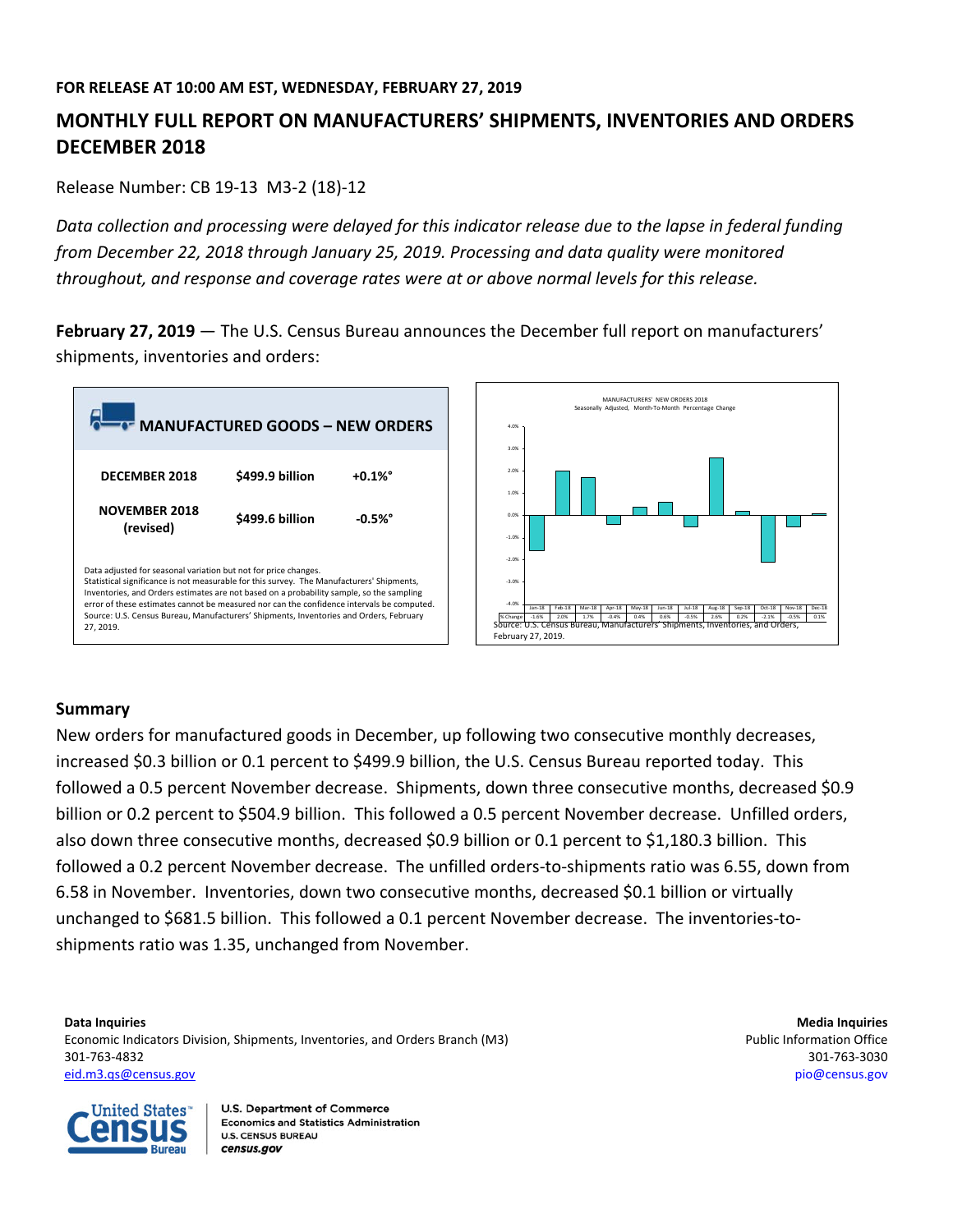### **New Orders**

New orders for manufactured durable goods in December, up two consecutive months, increased \$2.9 billion or 1.2 percent to \$254.1 billion, unchanged from the previously published increase. This followed a 0.9 percent November increase. Transportation equipment, up four of the last five months, led the increase, \$2.8 billion or 3.2 percent to \$89.9 billion. New orders for manufactured nondurable goods decreased \$2.6 billion or 1.0 percent to \$245.8 billion.

## **Shipments**

Shipments of manufactured durable goods in December, up four of the last five months, increased \$1.7 billion or 0.7 percent to \$259.1 billion, down from the previously published 0.8 percent increase. This followed a 1.0 percent November increase. Transportation equipment, also up four of the last five months, led the increase, \$1.4 billion or 1.6 percent to \$91.3 billion. Shipments of manufactured nondurable goods, down two consecutive months, decreased \$2.6 billion or 1.0 percent to \$245.8 billion. This followed a 2.0 percent November decrease. Petroleum and coal products, also down two consecutive months, led the decrease, \$2.5 billion or 4.8 percent to \$50.5 billion.

# **Unfilled Orders**

Unfilled orders for manufactured durable goods in December, down three consecutive months, decreased \$0.9 billion or 0.1 percent to \$1,180.3 billion, unchanged from the previously published decrease. This followed a 0.2 percent November decrease. Transportation equipment, also down three consecutive months, drove the decrease, \$1.3 billion or 0.2 percent to \$810.8 billion.

### **Inventories**

Inventories of manufactured durable goods in December, up twenty‐three of the last twenty‐four months, increased \$1.1 billion or 0.3 percent to \$415.1 billion, up from the previously published 0.2 percent increase. This followed a 0.5 percent November increase. Primary metals, up twenty‐five of the last twenty‐six months, led the increase, \$0.4 billion or 1.0 percent to \$36.6 billion. Inventories of manufactured nondurable goods, down two consecutive months, decreased \$1.2 billion or 0.4 percent to \$266.5 billion. This followed a 0.9 percent November decrease. Petroleum and coal products, down three consecutive months, drove the decrease, \$1.8 billion or 4.5 percent to \$37.9 billion. By stage of fabrication, December materials and supplies increased 0.2 percent in durable goods and decreased 0.5 percent in nondurable goods. Work in process was virtually unchanged in durable goods and increased 0.1 percent in nondurable goods. Finished goods increased 0.5 percent in durable goods and decreased 0.6 percent in nondurable goods.

**Data Inquiries Media Inquiries** Economic Indicators Division, Shipments, Inventories, and Orders Branch (M3) example the state of the Public Information Office 301‐763‐4832 301‐763‐3030 eid.m3.qs@census.gov pio@census.gov

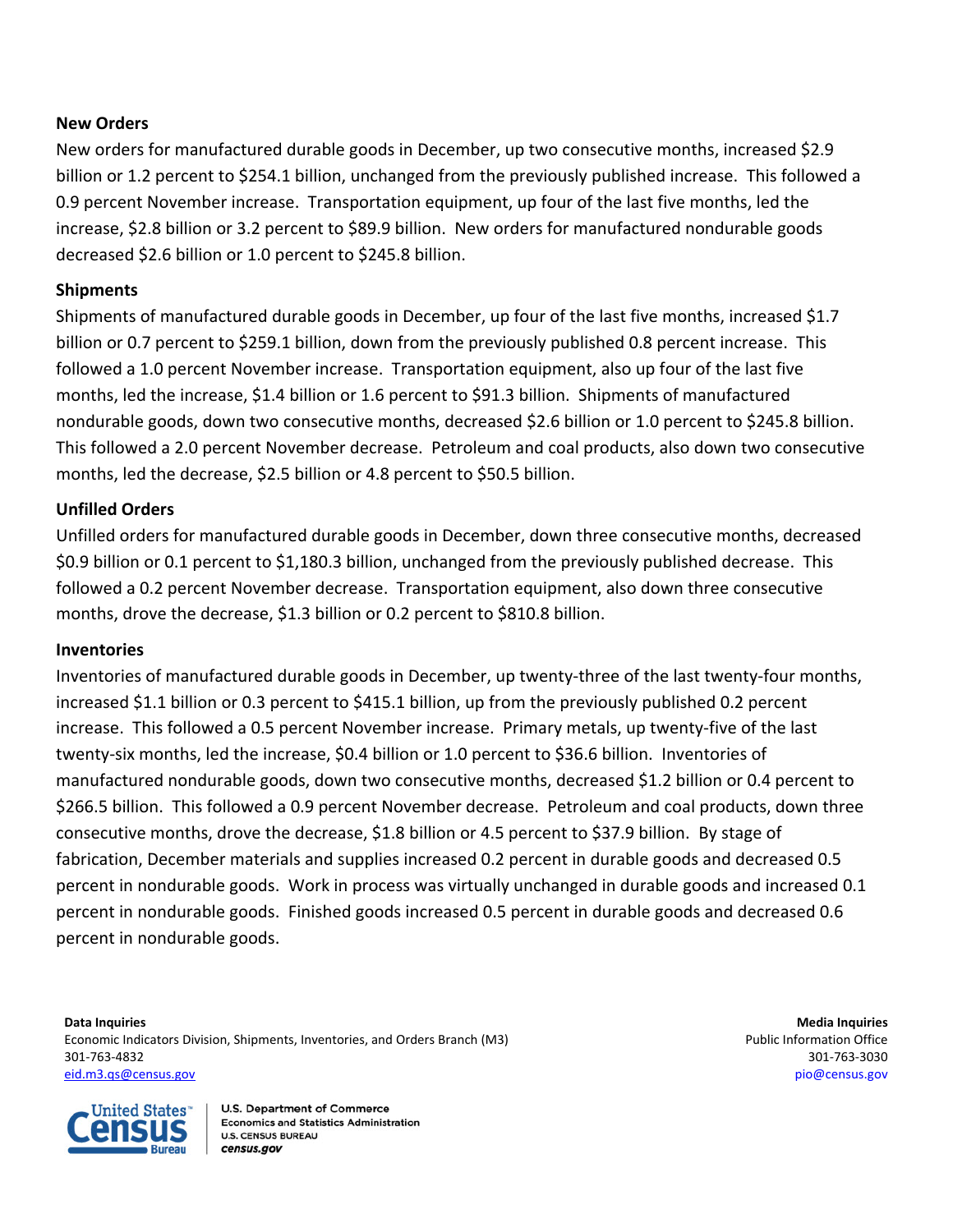The U.S. Census Bureau continues to update its 2019 economic indicator release calendar in coordination with other agencies and the Office of Management and Budget to address the impacts of the recent lapse in federal funding. We will provide additional updated release dates as soon as they become available. Please visit our webpage at <www.census.gov/economic‐indicators>.

### **EXPLANATORY NOTES**

Figures in text are adjusted for seasonality, but not for inflation. Figures on new and unfilled orders exclude data for semiconductor manufacturing.

"Virtually unchanged" indicates that the change is less than 0.05 percent for a percent increase or decrease.

# **Description of the survey**

This report is compiled from results of the U.S. Census Bureau's Manufacturers' Shipments, Inventories, and Orders (M3) survey, which is a voluntary survey authorized by Title 13 of the United States Code. This survey provides statistics on a calendar‐month basis for manufacturers' value of shipments, new orders (net of cancellations), end‐of‐month order backlog (unfilled orders), end‐of‐month total inventory (at current cost or market value), and inventories by stage of fabrication (materials and supplies, work‐in‐ process, and finished goods). Data published from the M3 survey are based on a panel of approximately 5,000 reporting units that represent approximately 3,100 companies and provide an indication of month‐ to-month change for the Manufacturing Sector. These reporting units June be divisions of diversified large companies, large homogenous companies, or single‐unit manufacturers in 92 industry categories, which are combined into 65 publication levels due to the small monthly panel size. The survey methodology assumes that the month‐to‐month changes of the total operations of the reporting units in the M3 panel effectively represent the month‐to‐month movements of all establishments that make up the category. The companies for which shipments data are currently reported or imputed in the M3 survey represent approximately 64 percent of the total value of shipments for manufacturing establishments in the 2012 Economic Census, and these companies include almost two-thirds of the manufacturing companies with \$500 million or more in shipments in the 2012 Economic Census. The companies for which shipments data are currently reported in the M3 survey represent approximately 57 percent of the total value of shipments for manufacturing establishments in the 2012 Economic Census. Statistics based on the M3 panel differ from the results that would be obtained from a complete enumeration of all manufacturing companies. The M3 panel is not based on a probability sample; therefore, the sampling errors that are normally provided with sample surveys cannot be measured. Nonsampling errors are attributable to many sources. The use of company or divisional reports to estimate the monthly change for establishments is

**Data Inquiries Media Inquiries** Economic Indicators Division, Shipments, Inventories, and Orders Branch (M3) example the state of the Public Information Office 301‐763‐4832 301‐763‐3030 eid.m3.qs@census.gov pio@census.gov

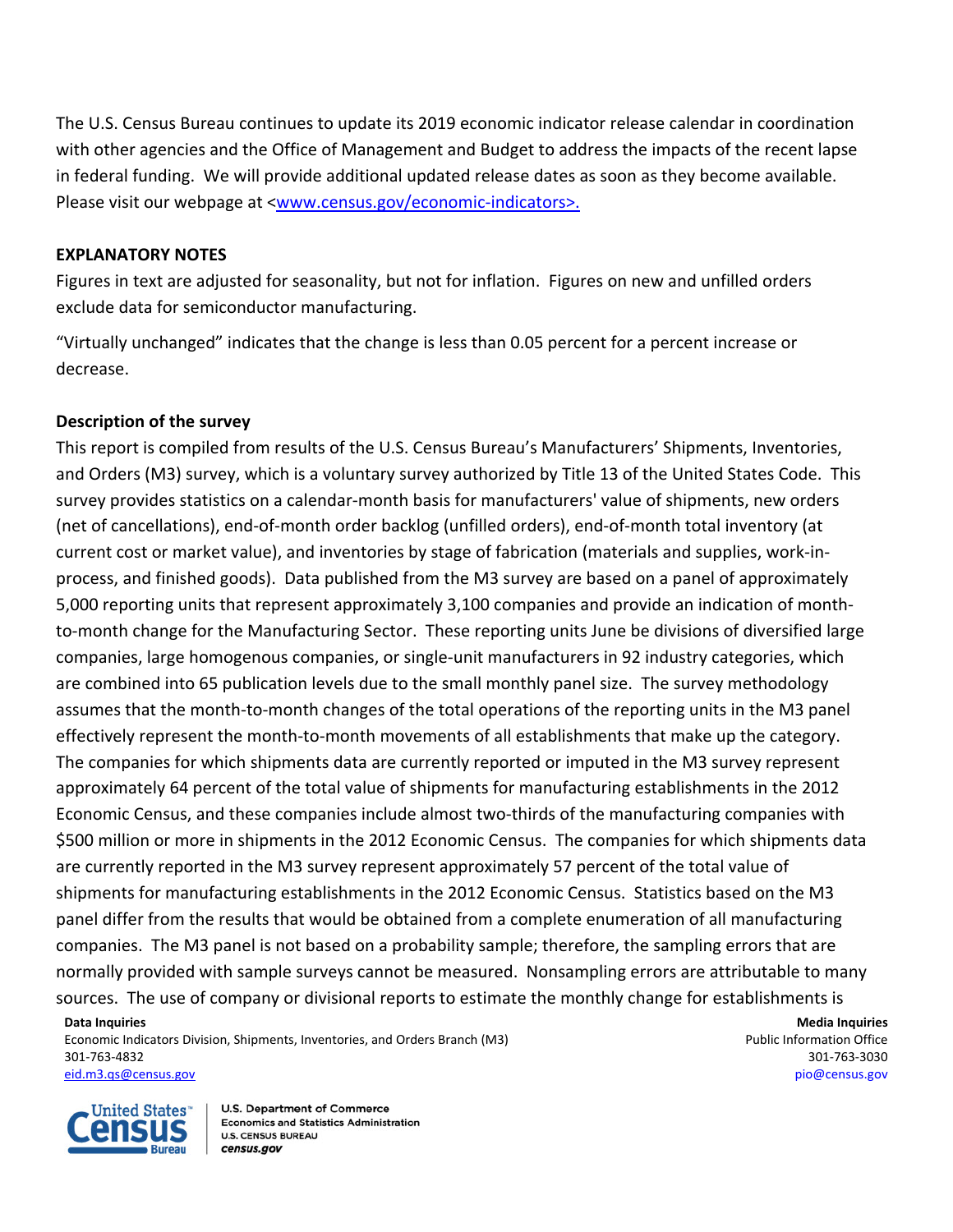one source of nonsampling error. The use of primarily large companies to represent the month‐to‐month movement of all companies is another potential source. Any corrections will be published in the full report. Corrections received after the full report will be released in the next month's advance report. Any

revisions made later than two months will be reflected in the annual benchmark publication.Additional survey documentation can be found on our web site:

<www.census.gov/manufacturing/m3/how\_the\_data\_are\_collected/index.html>.

# **RESOURCES**

# **API**

The Census Bureau's application programming interface (API) lets developers create custom apps to reach new users and makes key demographic, socio‐economic and housing statistics more accessible than ever before.

<www.census.gov/developers/>.

### **NEW TIME SERIES**

Beginning with the release of June 2018 data on July 26, 2018, historical estimates of the Monthly Advance Report on Manufacturers' Shipments, Inventories and Orders are available on a seasonally adjusted basis as well as a not seasonally adjusted basis at: <https://www.census.gov/econ/currentdata/>.

# **FRED Mobile App**



Receive the latest updates on the nation's key economic indicators by downloading the FRED App <https://fred.stlouisfed.org/fred-mobile/> for both Apple and Android devices. FRED, the signature database of the Federal Reserve Bank of St. Louis, now incorporates the Census Bureau's 13 economic indicators.

# **Notice of Revisions and Changes Due to Updated Seasonal Adjustment Models**

**Data Inquiries Media Inquiries** Economic Indicators Division, Shipments, Inventories, and Orders Branch (M3) example the state of the Public Information Office On May 16, 2019, monthly seasonally adjusted data for Manufacturers' Shipments, Inventories, and Orders, based on the North American Industry Classification System, will be revised for January 2002 through March 2019. There will be no accompanying press release containing revised seasonally adjusted data for January through March of 2019, and historical data not seasonally adjusted will be unchanged. These revisions to the historical seasonally adjusted data will be based on the results of the recent annual review of the seasonal adjustment models. Based on this review, the lists of series that are seasonally adjusted and not seasonally adjusted will be updated. Three unfilled orders series and one total

301‐763‐4832 301‐763‐3030 eid.m3.qs@census.gov pio@census.gov

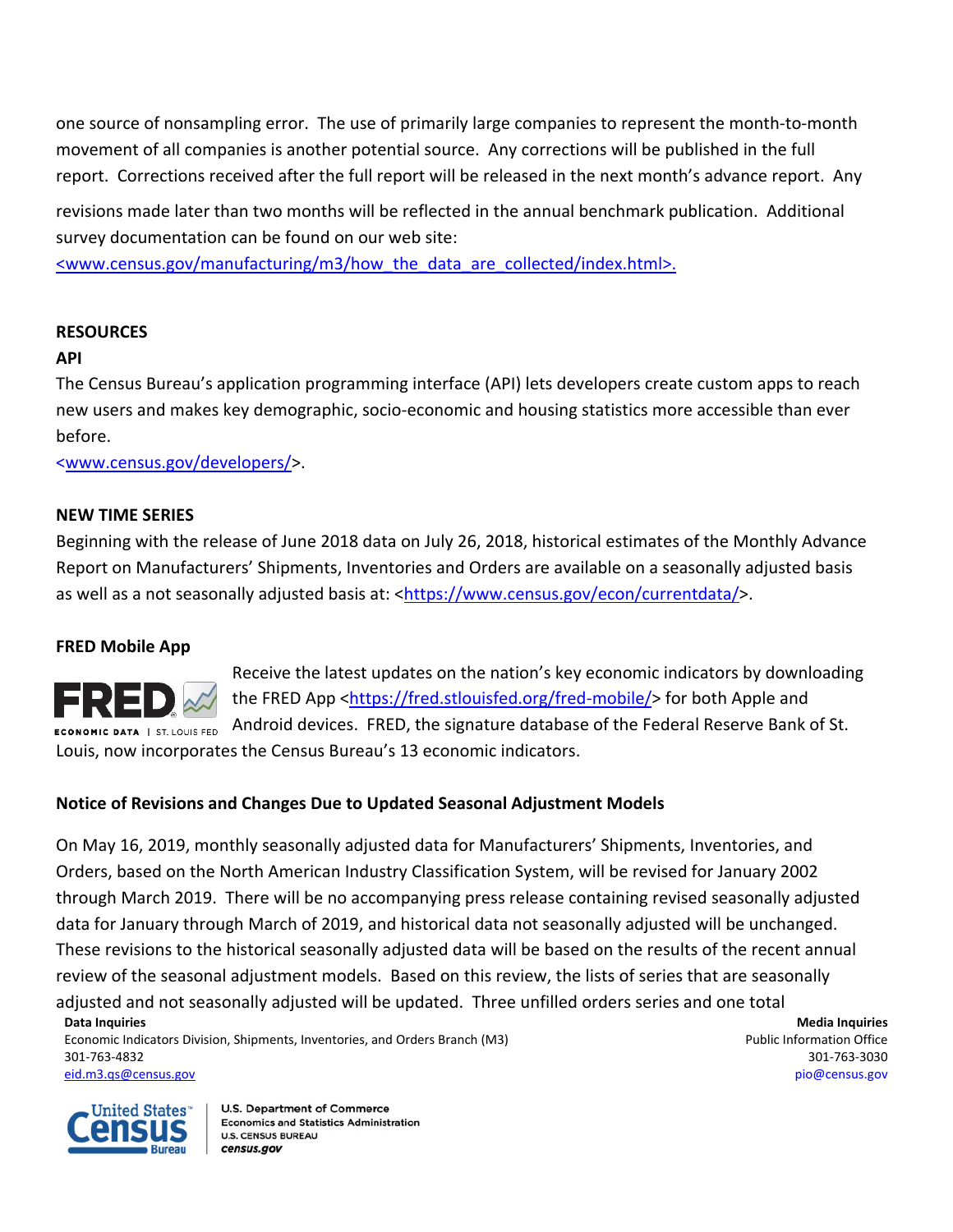inventories series that have been adjusted will no longer be seasonally adjusted. Conversely, two stage of fabrication series that have not been adjusted will now be seasonally adjusted. These changes will be implemented on May 16, 2019 and will also be used to produce seasonally adjusted data from the Manufacturers' Shipments, Inventories, and Orders Survey, beginning with the April 2019 Advance Report on Durable Goods scheduled for release on May 24, 2019 and the full report scheduled for release on June 4, 2019.

###

**Data Inquiries Media Inquiries** Economic Indicators Division, Shipments, Inventories, and Orders Branch (M3) **Public Information Office** Public Information Office 301‐763‐4832 301‐763‐3030 eid.m3.qs@census.gov pio@census.gov

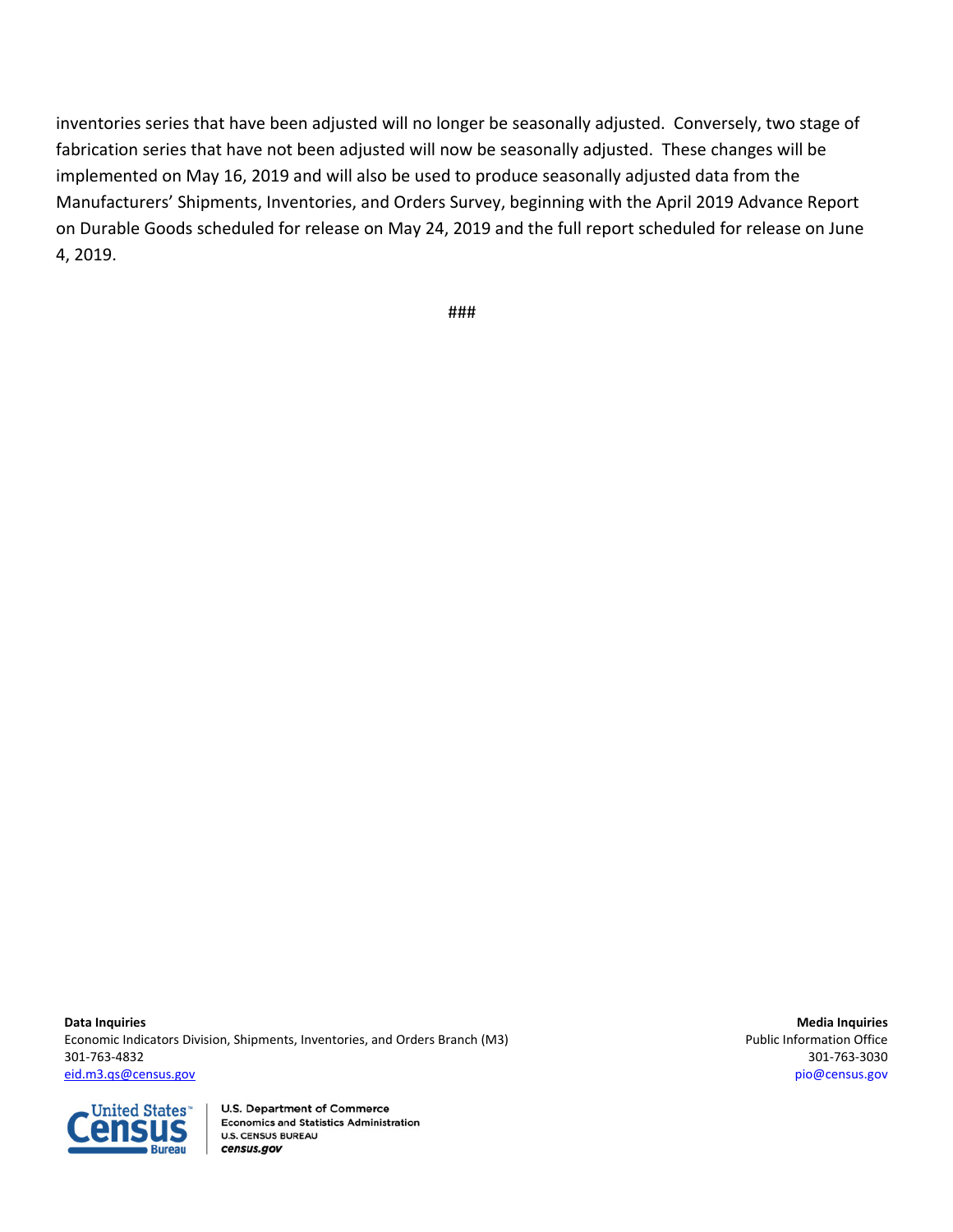### **Table 1. Value of Manufacturers' Shipments for Industry Groups**<sup>1</sup>

#### [Estimates are shown in millions of dollars and are based on data from the Manufacturers' Shipments, Inventories, and Orders Survey.]

|                                                                  |                    |                    | <b>Seasonally Adjusted</b> |                  |                       |                  |                    | <b>Not Seasonally Adjusted</b> |                    |                    |                        |                        |               |
|------------------------------------------------------------------|--------------------|--------------------|----------------------------|------------------|-----------------------|------------------|--------------------|--------------------------------|--------------------|--------------------|------------------------|------------------------|---------------|
|                                                                  |                    | Monthly            |                            |                  | <b>Percent Change</b> |                  |                    |                                | Monthly            |                    |                        | Year to date           |               |
| Industry                                                         |                    |                    |                            |                  |                       |                  |                    |                                |                    |                    |                        |                        | % Change      |
|                                                                  | Dec.               | Nov.               | Oct.                       | Nov.             | Oct. -                | Sep. -           | Dec.               | Nov.                           | Oct.               | Dec.               |                        |                        | 2018/         |
|                                                                  | 2018 <sup>p</sup>  | 2018               | 2018                       | Dec.             | Nov.                  | Oct.             | 2018 <sup>p</sup>  | 2018                           | 2018               | 2017               | 2018 <sup>p</sup>      | 2017                   | 2017          |
|                                                                  |                    |                    |                            |                  |                       |                  |                    |                                |                    |                    |                        |                        |               |
| All manufacturing industries                                     | 504,894            | 505,772            | 508,280                    | $-0.2$           | $-0.5$                | $-0.1$           | 490,211            | 495,901                        | 527,031            | 470,212            | 5,999,705              | 5,604,916              | 7.0           |
| Excluding transportation                                         | 413,621            | 415,893            | 420,588                    | $-0.5$           | $-1.1$                | 0.2              | 400,763            | 406,249                        | 434,786            | 390,692            | 4,967,320              | 4,646,410              | 6.9           |
| Excluding defense<br>With unfilled orders                        | 490,632<br>180,264 | 491,853<br>179,492 | 494,222<br>177,037         | $-0.2$<br>0.4    | $-0.5$<br>1.4         | $-0.2$<br>$-0.7$ | 474,053<br>179,903 | 481,028<br>174,678             | 513,214<br>181,221 | 455,197<br>167,884 | 5,836,389<br>2,101,389 | 5,455,135<br>1,954,941 | 7.0<br>7.5    |
|                                                                  |                    |                    |                            |                  |                       |                  |                    |                                |                    |                    |                        |                        |               |
| Durable goods industries                                         | 259,144            | 257,418            | 254,964                    | 0.7              | 1.0                   | $-0.3$           | 252,907            | 251,463                        | 265,344            | 236,127            | 3,017,160              | 2,813,550              | 7.2           |
|                                                                  | 9,112              | 9,096              | 9,197                      | 0.2              | $-1.1$                | $-2.1$           | 7,930              | 8,460                          | 9,766              | 8,217              | 111,935                | 109,094                | 2.6           |
| Nonmetallic mineral products                                     | 11,069             | 10,943             | 10,989                     | 1.2              | $-0.4$                | 0.8              | 9,340<br>18,998    | 10,710                         | 12,261             | 9,275              | 130,881                | 126,418                | 3.5<br>14.8   |
| Iron and steel mills                                             | 21,554<br>11,034   | 21,852<br>11,152   | 21,652<br>11,051           | $-1.4$<br>$-1.1$ | 0.9<br>0.9            | $-0.5$<br>$-0.4$ | 9,716              | 20,543<br>10,419               | 22,145<br>11,379   | 17,307<br>8,361    | 255,058<br>127,953     | 222,128<br>108,593     | 17.8          |
| Aluminum and nonferrous metals                                   | 9,122              | 9,283              | 9,207                      | $-1.7$           | 0.8                   | $-1.2$           | 8,055              | 8,810                          | 9,351              | 7,749              | 110,532                | 97,530                 | 13.3          |
| Ferrous metal foundries                                          | 1,398              | 1,417              | 1,394                      | $-1.3$           | 1.6                   | 4.3              | 1,227              | 1,314                          | 1,415              | 1,197              | 16,573                 | 16,005                 | 3.5           |
| Fabricated metal products                                        | 33,771             | 33,411             | 33,102                     | 1.1              | 0.9                   | 0.6              | 30,802             | 32,057                         | 35,004             | 28,685             | 393,156                | 360,592                | 9.0           |
|                                                                  | 32,756<br>2,685    | 32,928<br>2,676    | 33,037<br>2,717            | $-0.5$<br>0.3    | $-0.3$<br>$-1.5$      | 1.0<br>7.3       | 32,976<br>2,316    | 30,940<br>2,038                | 33,400<br>2,592    | 32,708<br>2,016    | 391,386<br>30,689      | 369,276<br>25,887      | 6.0<br>18.5   |
| Construction machinery                                           | 2,897              | 2,926              | 2,966                      | $-1.0$           | $-1.3$                | $-0.1$           | 2,815              | 2,825                          | 3,203              | 2,877              | 35,414                 | 32,224                 | 9.9           |
| Mining, oil field, and                                           |                    |                    |                            |                  |                       |                  |                    |                                |                    |                    |                        |                        |               |
| gas field machinery                                              | 1,485              | 1,486              | 1,472                      | $-0.1$           | 1.0                   | $-1.6$           | 1,714              | 1,493                          | 1,512              | 1,923              | 18,310                 | 18,425                 | $-0.6$        |
| Industrial machinery<br>Photographic equipment                   | 2,534<br>533       | 2,545<br>540       | 2,666<br>585               | $-0.4$<br>$-1.3$ | $-4.5$<br>$-7.7$      | $-3.5$<br>0.0    | 2,980<br>600       | 2,335<br>508                   | 2,665<br>591       | 2,988<br>588       | 31,686<br>6,553        | 31,293<br>6,224        | 1.3<br>5.3    |
| Ventilation, heating, air-conditioning,                          |                    |                    |                            |                  |                       |                  |                    |                                |                    |                    |                        |                        |               |
| and refrigeration equipment                                      | 3,935              | 3,863              | 3,869                      | 1.9              | $-0.2$                | 0.2              | 3,672              | 3,519                          | 3,626              | 3,545              | 46,304                 | 44,157                 | 4.9           |
| Metalworking machinery                                           | 2,540              | 2,628              | 2,622                      | $-3.3$           | 0.2                   | 5.0              | 2,779              | 2,632                          | 2,815              | 3,058              | 32,377                 | 31,422                 | 3.0           |
| Turbines, generators, and other<br>power transmission equipment  | 4,335              | 4,460              | 4,452                      | $-2.8$           | 0.2                   | $-0.9$           | 4,150              | 4,484                          | 4,578              | 4,019              | 50,926                 | 47,138                 | 8.0           |
| Material handling equipment                                      | 2,852              | 2,799              | 2,724                      | 1.9              | 2.8                   | 0.9              | 2,920              | 2,695                          | 2,872              | 2,629              | 32,628                 | 30,006                 | 8.7           |
| Computers and electronic products <sup>2</sup>                   | 27,864             | 27,688             | 27,387                     | 0.6              | $1.1$                 | 1.0              | 31,664             | 27,927                         | 27,634             | 28,920             | 323,568                | 303,995                | 6.4           |
|                                                                  | 788                | 802                | 818                        | $-1.7$           | $-2.0$                | $-1.4$           | 978                | 759                            | 783                | 900                | 9,590                  | 9,967                  | $-3.8$        |
| Computer storage devices                                         | 259                | 290                | 293                        | $-10.7$          | $-1.0$                | 7.3              | 388                | 281                            | 237                | 288                | 3,372                  | 5,511                  | $-38.8$       |
| Other peripheral equipment<br>Nondefense communications          | 711                | 771                | 808                        | $-7.8$           | $-4.6$                | 2.4              | 971                | 702                            | 772                | 983                | 8,967                  | 7,906                  | 13.4          |
|                                                                  | 3,427              | 3,335              | 3,270                      | 2.8              | 2.0                   | $-0.3$           | 4,680              | 3,127                          | 2,967              | 4,098              | 38,926                 | 34,946                 | 11.4          |
| Defense communications equipment                                 | 320                | 327                | 334                        | $-2.1$           | $-2.1$                | 8.8              | 299                | 369                            | 337                | 243                | 3,526                  | 2,988                  | 18.0          |
| Audio and video equipment                                        | 381                | 304                | 271                        | 25.3             | 12.2                  | 10.6             | 529                | 403                            | 386                | 287                | 3,209                  | 3,079                  | 4.2           |
| Electronic components<br>Nondefense search and navigation        | 3,590              | 3,564              | 3,466                      | 0.7              | 2.8                   | 2.1              | 3,648              | 3,345                          | 3,466              | 3,562              | 41,828                 | 41,240                 | 1.4           |
|                                                                  | 1,559              | 1,543              | 1,561                      | 1.0              | $-1.2$                | 2.9              | 1,692              | 1,529                          | 1,530              | 1,648              | 18,360                 | 17,487                 | 5.0           |
| Defense search and navigation                                    |                    |                    |                            |                  |                       |                  |                    |                                |                    |                    |                        |                        |               |
|                                                                  | 2,791              | 2,807              | 2,761                      | $-0.6$           | 1.7                   | 1.0              | 3,165              | 2,975                          | 2,721              | 3,016              | 33,144                 | 32,140                 | 3.1           |
| Electromedical, measuring,<br>and control instruments            | 9,609              | 9,478              | 9,447                      | 1.4              | 0.3                   | 1.5              | 11,253             | 9,372                          | 9,125              | 10,220             | 110,932                | 99,132                 | 11.9          |
| Electrical equipment, appliances,                                |                    |                    |                            |                  |                       |                  |                    |                                |                    |                    |                        |                        |               |
|                                                                  | 11,452             | 11,397             | 11,514                     | 0.5              | $-1.0$                | $-0.7$           | 11,078             | 11,163                         | 12,009             | 10,570             | 135,694                | 128,317                | 5.7           |
| Electric lighting equipment                                      | 1,025              | 1,026              | 1,039                      | $-0.1$           | $-1.3$                | $-0.1$           | 1,040              | 1,036                          | 1,111              | 1,049              | 12,600                 | 12,836                 | $-1.8$        |
| Household appliances                                             | 1,767<br>2,981     | 1,716<br>2,992     | 1,766<br>3,072             | 3.0<br>$-0.4$    | $-2.8$<br>$-2.6$      | 0.4<br>$-3.7$    | 1,800<br>2,887     | 1,767<br>2,845                 | 1,923<br>2,965     | 1,757<br>2,901     | 20,728<br>36,909       | 21,105<br>35,497       | $-1.8$<br>4.0 |
| Electrical equipment                                             | 910                | 908                | 925                        | 0.2              | $-1.8$                | $-0.3$           | 922                | 1,029                          | 1,130              | 932                | 11,201                 | 11,062                 | 1.3           |
| Transportation equipment                                         | 91,273             | 89,879             | 87,692                     | 1.6              | 2.5                   | $-1.7$           | 89,448             | 89,652                         | 92,245             | 79,520             | 1,032,385              | 958,506                | 7.7           |
|                                                                  | 9,494              | 9,294              | 9,410                      | 2.2              | $-1.2$                | 8.9              | 8,580              | 9,548                          | 10,212             | 8,674              | 109,842                | 118,067                | $-7.0$        |
| Light trucks and utility vehicles<br>Heavy duty trucks           | 21,730<br>2,867    | 21,158<br>2,815    | 20,902<br>2,773            | 2.7<br>1.8       | 1.2<br>1.5            | $-3.0$<br>0.0    | 20,037<br>2,503    | 21,166<br>2,693                | 23,044<br>3,047    | 16,215<br>2,223    | 239,860<br>32,650      | 198,440<br>28,960      | 20.9<br>12.7  |
| Motor vehicle bodies, parts,                                     |                    |                    |                            |                  |                       |                  |                    |                                |                    |                    |                        |                        |               |
|                                                                  | 27,997             | 27,605             | 27,647                     | 1.4              | $-0.2$                | 0.2              | 23,857             | 26,995                         | 29,958             | 22,112             | 324,558                | 306,447                | 5.9           |
| Nondefense aircraft and parts                                    | 15,046             | 15,034             | 12,822                     | 0.1              | 17.3                  | $-13.3$          | 19,079             | 14,845                         | 11,820             | 15,622             | 162,654                | 155,730                | 4.4           |
| Defense aircraft and parts<br>Ships and boats                    | 4,669<br>2,809     | 4,507<br>2,780     | 4,733<br>2,722             | 3.6<br>1.0       | $-4.8$<br>2.1         | $-0.7$<br>$-1.1$ | 5,576<br>2,914     | 4,758<br>2,939                 | 4,620<br>2,809     | 5,671<br>2,851     | 54,644<br>33,569       | 53,025<br>32,458       | 3.1<br>3.4    |
| Furniture and related products                                   | 6,610              | 6,536              | 6,550                      | 1.1              | $-0.2$                | 1.6              | 6,422              | 6,465                          | 6,664              | 6,324              | 78,173                 | 75,997                 | 2.9           |
| Miscellaneous durable goods                                      | 13,683             | 13,688             | 13,844                     | 0.0              | $-1.1$                | 0.0              | 14,249             | 13,546                         | 14,216             | 14,601             | 164,924                | 159,227                | 3.6           |
| Nondurable goods industries                                      | 245,750            | 248,354            | 253,316                    | $-1.0$           | $-2.0$                | 0.1              | 237,304            | 244.438                        | 261,687            | 234,085            | 2,982,545              | 2,791,366              | 6.8           |
|                                                                  | 66,908             | 67,137             | 67,009                     | $-0.3$           | 0.2                   | 0.0              | 66,384             | 68,832                         | 70,232             | 66,217             | 807,021                | 797,460                | 1.2           |
| Grain and oilseed milling                                        | 7,376              | 7,635              | 7,548                      | $-3.4$           | 1.2                   | $-2.1$           | 7,511              | 8,005                          | 8,249              | 7,807              | 93,680                 | 89,997                 | 4.1           |
| Dairy products                                                   | 9,244              | 9,281              | 9,260                      | $-0.4$           | 0.2                   | $-0.8$           | 9,232              | 9,697                          | 9,607              | 9,552              | 113,063                | 115,926                | $-2.5$        |
| Meat, poultry, and seafood products                              | 19,508             | 19,434             | 19,363                     | 0.4              | 0.4                   | 1.3              | 18,669             | 19,588                         | 19,473             | 18,175             | 232,399                | 230,516                | 0.8           |
| Beverage and tobacco products                                    | 12,599             | 12,656             | 12,698                     | $-0.5$           | $-0.3$                | $-1.5$           | 12,101             | 12,579                         | 12,717             | 11,640             | 150,664                | 148,146                | 1.7           |
|                                                                  | 8,813<br>3,786     | 8,789<br>3,867     | 8,782<br>3,916             | 0.3<br>$-2.1$    | 0.1<br>$-1.3$         | 0.0<br>$-4.7$    | 8,315<br>3,786     | 8,712<br>3,867                 | 8,801<br>3,916     | 7,705<br>3,935     | 104,493<br>46,171      | 102,788<br>45,358      | 1.7<br>1.8    |
|                                                                  | 2,497              | 2,508              | 2,502                      | $-0.4$           | 0.2                   | $-1.0$           | 2,180              | 2,399                          | 2,590              | 2,143              | 29,977                 | 29,180                 | 2.7           |
|                                                                  | 2,403              | 2,380              | 2,386                      | 1.0              | $-0.3$                | 1.7              | 2,140              | 2,296                          | 2,420              | 1,935              | 27,431                 | 25,266                 | 8.6           |
|                                                                  | 987                | 979                | 989                        | 0.8              | $-1.0$                | $-0.1$           | 934                | 1,118                          | 1,148              | 873                | 11,643                 | 10,811                 | 7.7           |
| Leather and allied products                                      | 418<br>15,993      | 414<br>16,044      | 402<br>16,147              | 1.0<br>$-0.3$    | 3.0<br>$-0.6$         | 0.8<br>$-0.7$    | 400<br>15,367      | 394<br>15,661                  | 417<br>17,038      | 392<br>15,251      | 4,943<br>192,972       | 4,957<br>184,313       | $-0.3$<br>4.7 |
| Pulp, paper, and paperboard mills                                | 6,550              | 6,560              | 6,614                      | $-0.2$           | $-0.8$                | $-1.1$           | 6,398              | 6,358                          | 6,844              | 6,307              | 78,986                 | 76,852                 | 2.8           |
| Paperboard containers                                            | 5,472              | 5,560              | 5,594                      | $-1.6$           | $-0.6$                | $-0.6$           | 4,959              | 5,452                          | 6,022              | 5,019              | 66,715                 | 64,238                 | 3.9           |
|                                                                  | 6,642              | 6,674              | 6,730                      | $-0.5$           | $-0.8$                | 3.4              | 6,395              | 6,914                          | 7,376              | 6,249              | 79,131                 | 77,816                 | 1.7           |
| Petroleum and coal products<br>Petroleum refineries              | 50,501<br>46,129   | 53,029<br>48,826   | 58,638<br>54,538           | $-4.8$<br>$-5.5$ | $-9.6$<br>$-10.5$     | 0.8<br>0.9       | 48,605<br>45,149   | 51,702<br>47,809               | 60,173<br>55,498   | 49,782<br>46,620   | 657,514<br>608,663     | 536,785<br>491,883     | 22.5<br>23.7  |
|                                                                  | 66,927             | 66,733             | 66,048                     | 0.3              | 1.0                   | 0.0              | 64,918             | 63,659                         | 66,823             | 61,876             | 783,777                | 744,089                | 5.3           |
| Pesticides, fertilizers, and other                               |                    |                    |                            |                  |                       |                  |                    |                                |                    |                    |                        |                        |               |
| agricultural chemicals                                           | 2,825              | 2,744              | 2,827                      | 3.0              | $-2.9$                | $-4.3$           | 2,428              | 2,211                          | 2,253              | 2,092              | 32,002                 | 27,996                 | 14.3          |
| Pharmaceuticals and medicines<br>Paints, coatings, and adhesives | 22,178<br>3,922    | 22,224<br>3,871    | 21,789<br>3,822            | $-0.2$<br>1.3    | 2.0<br>1.3            | 0.2<br>0.3       | 22,542<br>3,142    | 21,701<br>3,415                | 22,600<br>3,920    | 21,108<br>2,951    | 256,087<br>45,686      | 235,776<br>42,665      | 8.6<br>7.1    |
| Plastics and rubber products                                     | 19,875             | 19,800             | 19,767                     | 0.4              | 0.2                   | $-0.7$           | 17,880             | 18,884                         | 20,753             | 17,727             | 237,472                | 232,543                | 2.1           |

**<sup>p</sup> Preliminary**

<sup>r</sup> Revised data due to late receipts and concurrent seasonal adjustment.

"Revised data due to late receipts and concurrent seasonal adjustment.<br>" Estimates of shipments and new orders are for the duration of the period, while estimates of unfilled orders and total inventories are for the end of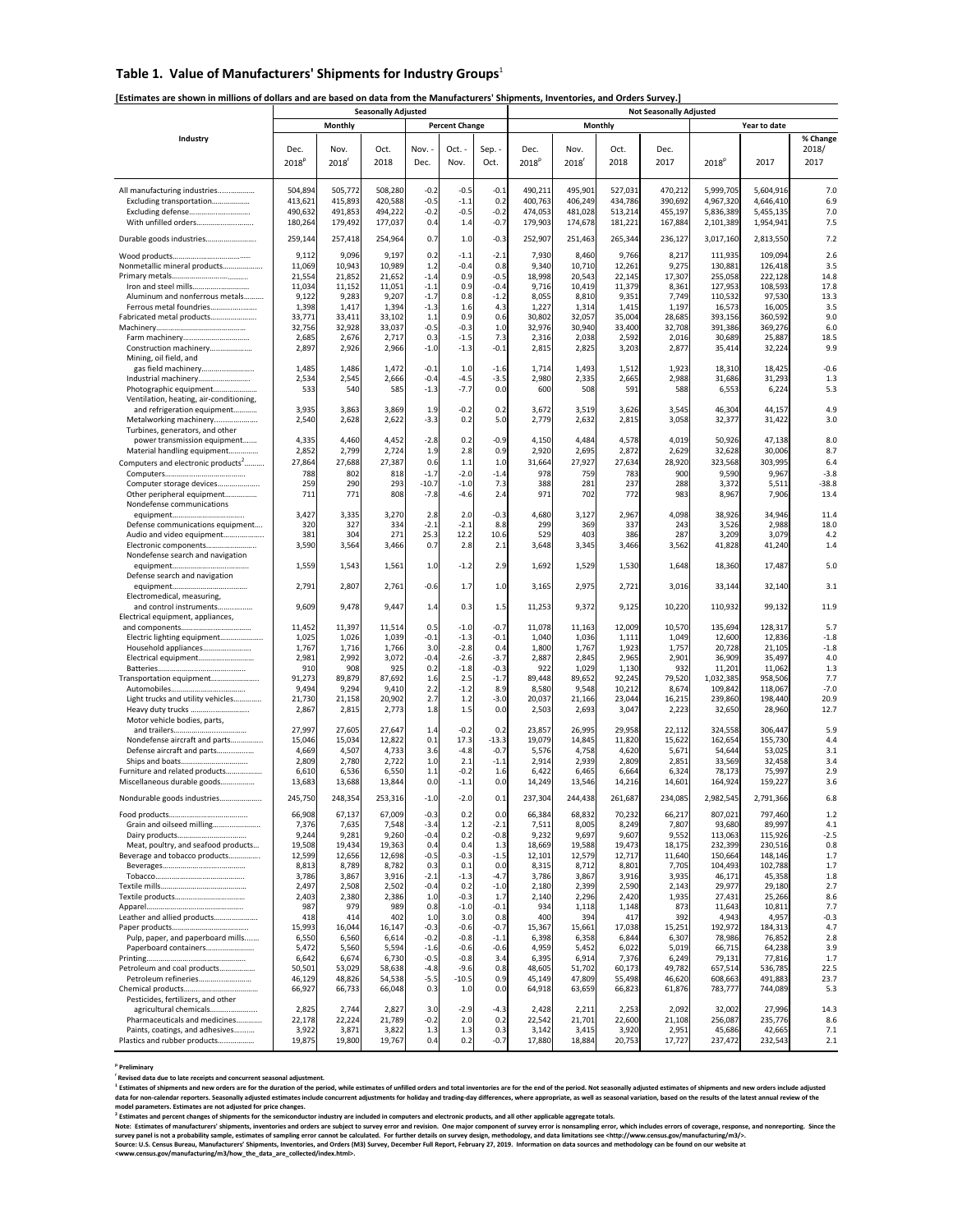### **Table 2. Value of Manufacturers' New Orders for Industry Groups**<sup>1</sup>

[Estimates are shown in millions of dollars and are based on data from the Manufacturers' Shipments, Inventories, and Orders Survey.]

|                                                                   |                           |                             | <b>Seasonally Adjusted</b> |                |                       |                | <b>Not Seasonally Adjusted</b> |                           |              |              |                   |              |                           |  |
|-------------------------------------------------------------------|---------------------------|-----------------------------|----------------------------|----------------|-----------------------|----------------|--------------------------------|---------------------------|--------------|--------------|-------------------|--------------|---------------------------|--|
|                                                                   |                           | Monthly                     |                            |                | <b>Percent Change</b> |                |                                | Monthly                   |              |              |                   | Year to date |                           |  |
| Industry                                                          | Dec.<br>2018 <sup>p</sup> | Nov.<br>$2018$ <sup>r</sup> | Oct.<br>2018               | Nov. -<br>Dec. | $Oct. -$<br>Nov.      | Sep. -<br>Oct. | Dec.<br>2018 <sup>p</sup>      | Nov.<br>2018 <sup>r</sup> | Oct.<br>2018 | Dec.<br>2017 | 2018 <sup>p</sup> | 2017         | % Change<br>2018/<br>2017 |  |
|                                                                   | 499,876                   | 499,551                     | 502,261                    | 0.1            | $-0.5$                | $-2.1$         | 494,126                        | 489,476                   | 517,515      | 481,888      | 5,994,441         | 5,579,437    | 7.4                       |  |
| Excluding transportation <sup>2</sup>                             | 409,930                   | 412,403                     | 417,749                    | $-0.6$         | $-1.3$                | 0.2            | 395,638                        | 400,740                   | 430,230      | 386,924      | 4,935,022         | 4,616,075    | 6.9                       |  |
| Excluding defense <sup>2</sup>                                    | 484,838                   | 483,031                     | 488,129                    | 0.4            | $-1.0$                | $-0.6$         | 474,839                        | 471,933                   | 505,061      | 465,565      | 5,811,021         | 5,432,438    | 7.0                       |  |
|                                                                   | 179,331                   | 177,404                     | 175,039                    | $1.1$          | 1.4                   | $-6.3$         | 187,530                        | 172,955                   | 176,640      | 183,017      | 2,144,461         | 1,976,686    | 8.5                       |  |
| Durable goods industries <sup>2</sup>                             | 254,126                   | 251,197                     | 248,945                    | 1.2            | 0.9                   | $-4.3$         | 256,822                        | 245,038                   | 255,828      | 247,803      | 3,011,896         | 2,788,071    | 8.0                       |  |
|                                                                   | 21,783                    | 21,778                      | 21,414                     | 0.0            | 1.7                   | $-2.3$         | 19,443                         | 20,721                    | 21,997       | 17,874       | 258,142           | 224,131      | 15.2                      |  |
|                                                                   | 11,366                    | 11,090                      | 10,635                     | 2.5            | 4.3                   | $-4.6$         | 10,228                         | 10,398                    | 10,819       | 8,763        | 130,002           | 109,957      | 18.2                      |  |
| Aluminum and nonferrous metals                                    | 9,002                     | 9,251                       | 9,377                      | $-2.7$         | $-1.3$                | 0.4            | 7,935                          | 8,979                     | 9,763        | 7,902        | 111,276           | 97,879       | 13.7                      |  |
| Ferrous metal foundries                                           | 1,415                     | 1,437                       | 1,402                      | $-1.5$         | 2.5                   | $-0.8$         | 1,280                          | 1,344                     | 1,415        | 1,209        | 16,864            | 16,295       | 3.5                       |  |
| Fabricated metal products                                         | 34,080                    | 33,961                      | 33,354                     | 0.4            | 1.8                   | 1.5            | 30,329                         | 31,909                    | 34,401       | 28,530       | 399,115           | 366,269      | 9.0                       |  |
|                                                                   | 32,444                    | 32,760                      | 33,421                     | $-1.0$         | $-2.0$                | 0.2            | 31,549                         | 30,514                    | 34,047       | 32,019       | 393,763           | 374,706      | 5.1                       |  |
| Construction machinery<br>Mining, oil field, and                  | 2,735                     | 2,906                       | 2,967                      | $-5.9$         | $-2.1$                | $-7.0$         | 2,665                          | 2,982                     | 3,154        | 2,874        | 35,704            | 33,541       | 6.4                       |  |
| gas field machinery                                               | 1,400                     | 1,477                       | 1,449                      | $-5.2$         | 1.9                   | $-5.8$         | 1.499                          | 1,479                     | 1,556        | 1,866        | 17,978            | 18,458       | $-2.6$                    |  |
| Industrial machinery                                              | 2,394                     | 2,511                       | 2,744                      | $-4.7$         | $-8.5$                | $-3.6$         | 2,657                          | 2,185                     | 2,818        | 2,818        | 31,426            | 31,269       | 0.5                       |  |
| Photographic equipment<br>Ventilation, heating, air-conditioning, | 561                       | 533                         | 575                        | 5.3            | $-7.3$                | 6.1            | 665                            | 504                       | 659          | 714          | 6,313             | 6,359        | $-0.7$                    |  |
| and refrigeration equipment                                       | 3,933                     | 3,910                       | 4,089                      | 0.6            | $-4.4$                | 2.9            | 3,654                          | 3,517                     | 3,823        | 3,551        | 47,363            | 44,745       | 5.9                       |  |
| Metalworking machinery<br>Turbines, generators, and other         | 2,467                     | 2,427                       | 2,677                      | 1.6            | $-9.3$                | 5.7            | 2,577                          | 2,434                     | 2,846        | 2,944        | 31,963            | 31,363       | 1.9                       |  |
| power transmission equipment                                      | 4,071                     | 4,255                       | 4,345                      | $-4.3$         | $-2.1$                | $-2.9$         | 3.799                          | 4,328                     | 4,430        | 3.916        | 49,898            | 46,897       | 6.4                       |  |
| Material handling equipment                                       | 3,005                     | 2,838                       | 2,864                      | 5.9            | $-0.9$                | 3.5            | 3,247                          | 2,599                     | 2,777        | 2,814        | 34,259            | 31,452       | 8.9                       |  |
| Computers and electronic products <sup>2</sup>                    | 24,152                    | 24,138                      | 24,119                     | 0.1            | 0.1                   | 2.9            | 28,930                         | 23,187                    | 23,064       | 26,049       | 279,771           | 259,757      | 7.7                       |  |
| Nondefense communications                                         | 792                       | 861                         | 847                        | $-8.0$         | 1.7                   | $-3.5$         | 982                            | 818                       | 812          | 936          | 9,907             | 10,266       | $-3.5$                    |  |
|                                                                   | 3,228                     | 3,447                       | 3,466                      | $-6.4$         | $-0.5$                | 1.5            | 4,445                          | 3,278                     | 3,055        | 4,216        | 40,055            | 37,528       | 6.7                       |  |
| Defense communications equipment                                  | 316                       | 308                         | 324                        | 2.6            | $-4.9$                | 9.1            | 289                            | 314                       | 305          | 224          | 3,465             | 3,065        | 13.1                      |  |
| Electronic components<br>Nondefense search and navigation         | 3,650                     | 3,715                       | 3,540                      | $-1.7$         | 4.9                   | 1.3            | 3,832                          | 3,341                     | 3,511        | 3,795        | 42,796            | 41,950       | 2.0                       |  |
| Defense search and navigation                                     | 1,830                     | 1,586                       | 1,639                      | 15.4           | $-3.2$                | 6.8            | 1,580                          | 1,558                     | 1,765        | 1,378        | 19,157            | 18,076       | 6.0                       |  |
| Electromedical, measuring,                                        | 3,165                     | 3,042                       | 3,024                      | 4.0            | 0.6                   | 9.1            | 4,098                          | 2,852                     | 2,798        | 3,274        | 33,932            | 30,628       | 10.8                      |  |
| and control instruments<br>Electrical equipment, appliances,      | 9,476                     | 9,480                       | 9,570                      | 0.0            | $-0.9$                | 1.4            | 11,467                         | 9,277                     | 9,048        | 10,450       | 111,533           | 99,373       | 12.2                      |  |
|                                                                   | 11,230                    | 11,269                      | 11,566                     | $-0.3$         | $-2.6$                | 1.0            | 10,815                         | 10,946                    | 12,075       | 10.633       | 135,634           | 128,701      | 5.4                       |  |
| Electric lighting equipment                                       | 1,027                     | 1,032                       | 1,033                      | $-0.5$         | $-0.1$                | $-0.3$         | 995                            | 1,034                     | 1,100        | 1,003        | 12,608            | 12,947       | $-2.6$                    |  |
|                                                                   | 1.704                     | 1,666                       | 1.760                      | 2.3            | $-5.3$                | $-1.8$         | 1.686                          | 1,702                     | 1.944        | 1.733        | 20,759            | 21,196       | $-2.1$                    |  |
| Electrical equipment                                              | 3,044                     | 2,999                       | 3,075                      | 1.5            | $-2.5$                | $-2.3$         | 2,937                          | 2,808                     | 3,096        | 2,885        | 36,723            | 35,521       | 3.4                       |  |
| Transportation equipment                                          | 89,946                    | 87,148                      | 84,512                     | 3.2            | 3.1                   | $-12.4$        | 98,488                         | 88,736                    | 87,285       | 94,964       | 1,059,419         | 963,362      | 10.0                      |  |
| Motor vehicle bodies, parts,                                      |                           |                             |                            |                |                       |                |                                |                           |              |              |                   |              |                           |  |
|                                                                   | 28,286                    | 27,636                      | 27,757                     | 2.4            | $-0.4$                | 0.5            | 25,194                         | 27,378                    | 29,024       | 23,200       | 325,657           | 308,472      | 5.6                       |  |
| Nondefense aircraft and parts                                     | 12,810                    | 9,973                       | 9,546                      | 28.4           | 4.5                   | $-28.7$        | 24,264                         | 10,721                    | 9,006        | 27,811       | 167,730           | 161,128      | 4.1                       |  |
| Defense aircraft and parts                                        | 4,642                     | 6,682                       | 5,181                      | $-30.5$        | 29.0                  | $-55.3$        | 6,529                          | 7,197                     | 4,287        | 7,920        | 64,339            | 53,723       | 19.8                      |  |
| Ships and boats                                                   | 3,003                     | 3,122                       | 1,720                      | $-3.8$         | 81.5                  | $-36.5$        | 2,197                          | 3,790                     | 2,136        | $-758$       | 36,019            | 30,284       | 18.9                      |  |
| Furniture and related products                                    | 6,640                     | 6,419                       | 6,531                      | 3.4            | $-1.7$                | $-2.1$         | 5,762                          | 6,312                     | 6,718        | 5,661        | 78,392            | 76,385       | 2.6                       |  |
| Nondurable goods industries                                       | 245,750                   | 248,354                     | 253,316                    | $-1.0$         | $-2.0$                | 0.1            | 237,304                        | 244,438                   | 261,687      | 234,085      | 2,982,545         | 2,791,366    | 6.8                       |  |

**<sup>p</sup> Preliminary**

**r Revised data due to late receipts and concurrent seasonal adjustment.** 

<sup>1</sup> Estimates of shipments and new orders are for the duration of the period, while estimates of unfilled orders and total inventories are for the end of the period. Not seasonally adjusted estimates of shipments and new o adjusted data for non-calendar reporters. Seasonally adjusted estimates include concurrent adjustments for holiday and trading-day differences, where appropriate, as well as seasonal variation, based on the results of the **review of the model parameters. Estimates are not adjusted for price changes.** 

 $^2$  Data on new orders are not available for the semiconductor industry. Estimates and percent changes for new orders exclude semiconductor industry data.

Note: Estimates of manufacturers' shipments, inventories and orders are subject to survey error and revision. One major component of survey error is nonsampling error, which includes errors of coverage, response, and nonre Since the survey panel is not a probability sample, estimates of sampling error cannot be calculated. For further details on survey design, methodology, and data limitations see <http://www.census.gov/manufacturing/m3/>. Source: U.S. Census Bureau, Manufacturers' Shipments, Inventories, and Orders (M3) Survey, December Full Report, February 27, 2019. Information on data sources and methodology can be found on our website at<br><www.census.gov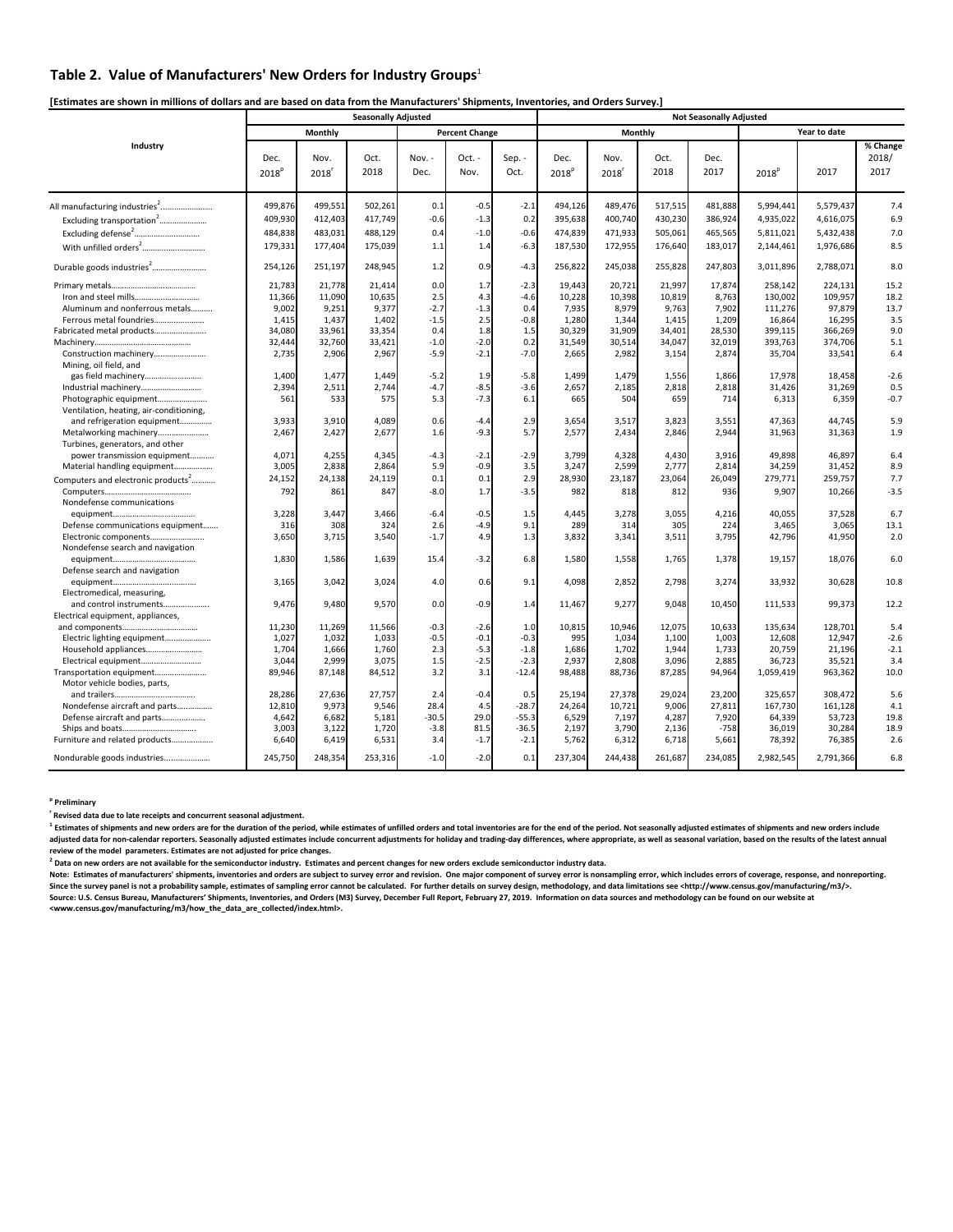### **Table 3. Value of Manufacturers' Unfilled Orders for Industry Groups**<sup>1</sup>

### [Estimates are shown in millions of dollars and are based on data from the Manufacturers' Shipments, Inventories, and Orders Survey.]

|                                                  |                           |              | <b>Seasonally Adjusted</b> |                |                       |                |                           |                             |              |              |                           |
|--------------------------------------------------|---------------------------|--------------|----------------------------|----------------|-----------------------|----------------|---------------------------|-----------------------------|--------------|--------------|---------------------------|
|                                                  |                           | Monthly      |                            |                | <b>Percent Change</b> |                |                           |                             | Monthly      |              | % Change                  |
| Industry                                         | Dec.<br>2018 <sup>p</sup> | Nov.<br>2018 | Oct.<br>2018               | Nov. -<br>Dec. | Oct. -<br>Nov.        | Sep. -<br>Oct. | Dec.<br>2018 <sup>p</sup> | Nov.<br>$2018$ <sup>r</sup> | Oct.<br>2018 | Dec.<br>2017 | December<br>2018/<br>2017 |
| All manufacturing industries <sup>2</sup>        | 1,180,263                 | 1,181,196    | 1,183,284                  | $-0.1$         | $-0.2$                | $-0.2$         | 1,179,484                 | 1,171,857                   | 1,173,580    | 1,136,412    | 3.8                       |
| Excluding transportation <sup>2</sup>            | 369,468                   | 369,074      | 368,431                    | 0.1            | 0.2                   | 0.3            | 362,611                   | 364,024                     | 364,831      | 346,573      | 4.6                       |
| Excluding defense <sup>2</sup>                   | 980,949                   | 982,658      | 987,347                    | $-0.2$         | $-0.5$                | $-0.2$         | 979,199                   | 974,701                     | 979,094      | 956,231      | 2.4                       |
| Durable goods industries <sup>2</sup>            | 1,180,263                 | 1,181,196    | 1,183,284                  | $-0.1$         | $-0.2$                | $-0.2$         | 1,179,484                 | 1,171,857                   | 1,173,580    | 1,136,412    | 3.8                       |
|                                                  | 31,573                    | 31,344       | 31,418                     | 0.7            | $-0.2$                | $-0.8$         | 30,962                    | 30,517                      | 30,339       | 27,878       | 11.1                      |
|                                                  | 16,906                    | 16,574       | 16,636                     | 2.0            | $-0.4$                | $-2.4$         | 16,267                    | 15,755                      | 15,776       | 14,218       | 14.4                      |
| Aluminum and nonferrous metals                   | 11,176                    | 11,296       | 11,328                     | $-1.1$         | $-0.3$                | 1.5            | 11,250                    | 11,370                      | 11,201       | 10,506       | 7.1                       |
| Ferrous metal foundries                          | 3,491                     | 3,474        | 3,454                      | 0.5            | 0.6                   | 0.2            | 3,445                     | 3,392                       | 3,362        | 3,154        | 9.2                       |
|                                                  | 85,798                    | 85,489       | 84,939                     | 0.4            | 0.6                   | 0.3            | 83,333                    | 83,806                      | 83,954       | 77,374       | 7.7                       |
|                                                  | 105,609                   | 105,921      | 106,089                    | $-0.3$         | $-0.2$                | 0.4            | 103,714                   | 105,141                     | 105,567      | 101,337      | 2.3                       |
| Construction machinery<br>Mining, oil field, and | 6,425                     | 6,587        | 6,607                      | $-2.5$         | $-0.3$                | 0.0            | 6,288                     | 6,438                       | 6,281        | 5,998        | 4.8                       |
| gas field machinery                              | 4,273                     | 4,358        | 4,367                      | $-2.0$         | $-0.2$                | $-0.5$         | 4,207                     | 4,422                       | 4,436        | 4,539        | $-7.3$                    |
| Industrial machinery                             | 8,514                     | 8,654        | 8,688                      | $-1.6$         | $-0.4$                | 0.9            | 8,206                     | 8,529                       | 8,679        | 8,466        | $-3.1$                    |
| Photographic equipment                           | 1,523                     | 1,495        | 1,502                      | 1.9            | $-0.5$                | $-0.7$         | 1,590                     | 1,525                       | 1,529        | 1,830        | $-13.1$                   |
| Ventilation, heating, air-conditioning,          |                           |              |                            |                |                       |                |                           |                             |              |              |                           |
| and refrigeration equipment                      | 7,353                     | 7,355        | 7,308                      | 0.0            | 0.6                   | 3.1            | 7,170                     | 7,188                       | 7.190        | 6,111        | 17.3                      |
|                                                  | 7,593                     | 7,666        | 7,867                      | $-1.0$         | $-2.6$                | 0.7            | 7,351                     | 7,553                       | 7,751        | 7,765        | $-5.3$                    |
| Turbines, generators, and other                  |                           |              |                            |                |                       |                |                           |                             |              |              |                           |
| power transmission equipment                     | 28,845                    | 29,109       | 29,314                     | $-0.9$         | $-0.7$                | $-0.4$         | 28,792                    | 29,143                      | 29,299       | 29,820       | $-3.4$                    |
| Material handling equipment                      | 13,249                    | 13,096       | 13,057                     | 1.2            | 0.3                   | 1.1            | 13,056                    | 12,729                      | 12,825       | 11,425       | 14.3                      |
| Computers and electronic products <sup>2</sup>   | 117,634                   | 117,261      | 116,678                    | 0.3            | 0.5                   | 0.6            | 117,009                   | 116,031                     | 116,069      | 112,470      | 4.0                       |
|                                                  | 2,195                     | 2,191        | 2,132                      | 0.2            | 2.8                   | 1.4            | 2,195                     | 2,191                       | 2,132        | 1,878        | 16.9                      |
| Nondefense communications                        |                           |              |                            |                |                       |                |                           |                             |              |              |                           |
|                                                  | 25,004                    | 25,203       | 25,091                     | $-0.8$         | 0.4                   | 0.8            | 24,758                    | 24,993                      | 24,842       | 23,629       | 4.8                       |
| Defense communications equipment                 | 1,404                     | 1,408        | 1,427                      | $-0.3$         | $-1.3$                | $-0.7$         | 1,369                     | 1,379                       | 1,434        | 1,430        | $-4.3$                    |
| Electronic components                            | 12,943                    | 12,883       | 12,732                     | 0.5            | 1.2                   | 0.6            | 12,790                    | 12,606                      | 12,610       | 11,822       | 8.2                       |
| Nondefense search and navigation                 |                           |              |                            |                |                       |                |                           |                             |              |              |                           |
|                                                  | 20,063                    | 19,792       | 19,749                     | 1.4            | 0.2                   | 0.4            | 19,870                    | 19,982                      | 19,953       | 19,073       | 4.2                       |
| Defense search and navigation                    |                           |              |                            |                |                       |                |                           |                             |              |              |                           |
|                                                  | 27,967                    | 27,593       | 27,358                     | 1.4            | 0.9                   | 1.0            | 27,993                    | 27,060                      | 27,183       | 27,205       | 2.9                       |
| Electromedical, measuring,                       |                           |              |                            |                |                       |                |                           |                             |              |              |                           |
| and control instruments                          | 28,058                    | 28,191       | 28,189                     | $-0.5$         | 0.0                   | 0.4            | 28,034                    | 27,820                      | 27,915       | 27,433       | 2.2                       |
| Electrical equipment, appliances,                |                           |              |                            |                |                       |                |                           |                             |              |              |                           |
|                                                  | 19,489                    | 19,711       | 19,839                     | $-1.1$         | $-0.6$                | 0.3            | 18,972                    | 19,235                      | 19,452       | 19,032       | $-0.3$                    |
| Electric lighting equipment                      | 1,413                     | 1,411        | 1,405                      | 0.1            | 0.4                   | $-0.4$         | 1,353                     | 1,398                       | 1,400        | 1,345        | 0.6                       |
|                                                  | 1.294                     | 1,357        | 1,407                      | $-4.6$         | $-3.6$                | $-0.4$         | 1,215                     | 1,329                       | 1,394        | 1,184        | 2.6                       |
| Electrical equipment                             | 7,769                     | 7,706        | 7,699                      | 0.8            | 0.1                   | 0.0            | 7,649                     | 7,599                       | 7,636        | 7,835        | $-2.4$                    |
| Transportation equipment                         | 810,795                   | 812,122      | 814,853                    | $-0.2$         | $-0.3$                | $-0.4$         | 816,873                   | 807,833                     | 808,749      | 789,839      | 3.4                       |
| Motor vehicle bodies, parts,                     |                           |              |                            |                |                       |                |                           |                             |              |              |                           |
|                                                  | 27,330                    | 27,041       | 27,010                     | 1.1            | 0.1                   | 0.4            | 27,606                    | 26,269                      | 25,886       | 26,507       | 4.1                       |
| Nondefense aircraft and parts                    | 593,405                   | 595,641      | 600,702                    | $-0.4$         | $-0.8$                | $-0.5$         | 598,186                   | 593,001                     | 597,125      | 593,110      | 0.9                       |
| Defense aircraft and parts                       | 82,130                    | 82,157       | 79,982                     | 0.0            | 2.7                   | 0.6            | 82,189                    | 81,236                      | 78,797       | 72,494       | 13.4                      |
|                                                  | 29,684                    | 29,490       | 29,148                     | 0.7            | 1.2                   | $-3.3$         | 29,504                    | 30,221                      | 29,370       | 27,054       | 9.1                       |
| Furniture and related products                   | 8,842                     | 8,812        | 8,929                      | 0.3            | $-1.3$                | $-0.2$         | 8,098                     | 8,758                       | 8,911        | 7,879        | 2.8                       |
|                                                  |                           |              |                            |                |                       |                |                           |                             |              |              |                           |

**<sup>p</sup> Preliminary**

**r Revised data due to late receipts and concurrent seasonal adjustment.** 

<sup>1</sup> Estimates of shipments and new orders are for the duration of the period, while estimates of unfilled orders and total inventories are for the end of the period. Not seasonally adjusted estimates of shipments and new o include adjusted data for non-calendar reporters. Seasonally adjusted estimates include concurrent adjustments for holiday and trading-day differences, where appropriate, as well as seasonal variation, based on the results **latest annual review of the model parameters. Estimates are not adjusted for price changes.** 

<sup>2</sup> Data on unfilled orders are not available for the semiconductor industry. Estimates and percent changes for unfilled orders exclude semiconductor industry data.

Note: Estimates of manufacturers' shipments, inventories and orders are subject to survey error and revision. One major component of survey error is nonsampling error, which includes errors of coverage, response, and<br>nonre

**<http://www.census.gov/manufacturing/m3/>.**  Source: U.S. Census Bureau, Manufacturers' Shipments, Inventories, and Orders (M3) Survey, December Full Report, February 27, 2019. Information on data sources and methodology can be found on our website at **<www.census.gov/manufacturing/m3/how\_the\_data\_are\_collected/index.html>.**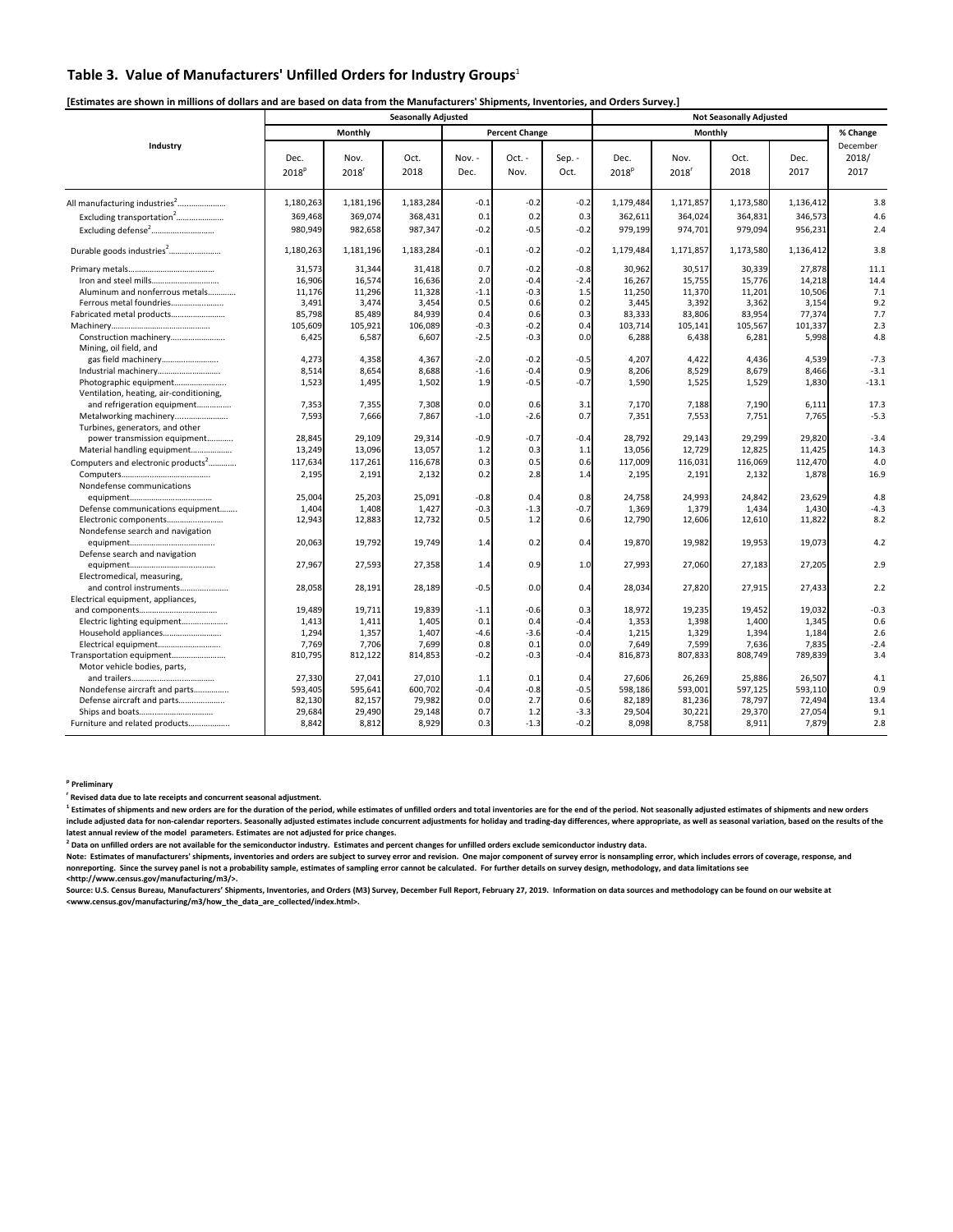### **Table 4. Value of Manufacturers' Inventories for Industry Groups**<sup>1</sup>

### [Estimates are shown in millions of dollars and are based on data from the Manufacturers' Shipments, Inventories, and Orders Survey.]

|                                                                   | <b>Seasonally Adjusted</b><br><b>Not Seasonally Adjusted</b> |                 |                 |                  |                       |               |                   |                 |                 |                 |               |
|-------------------------------------------------------------------|--------------------------------------------------------------|-----------------|-----------------|------------------|-----------------------|---------------|-------------------|-----------------|-----------------|-----------------|---------------|
|                                                                   |                                                              | Monthly         |                 |                  | <b>Percent Change</b> |               |                   | Monthly         |                 |                 | % Change      |
| Industry                                                          |                                                              |                 |                 |                  |                       |               |                   |                 |                 |                 | December      |
|                                                                   | Dec.                                                         | Nov.            | Oct.            | Nov. -           | Oct. -                | Sep. -        | Dec.              | Nov.            | Oct.            | Dec.            | 2018/         |
|                                                                   | 2018 <sup>p</sup>                                            | 2018            | 2018            | Dec.             | Nov.                  | Oct.          | 2018 <sup>p</sup> | 2018            | 2018            | 2017            | 2017          |
|                                                                   |                                                              |                 |                 |                  |                       |               |                   |                 |                 |                 |               |
|                                                                   | 681,549                                                      | 681,661         | 682,058         | 0. <sub>C</sub>  | $-0.1$                | 0.2           | 665,510           | 682,239         | 686,051         | 642,764         | 3.5           |
| All manufacturing industries<br>Excluding transportation          | 550,286                                                      | 550,236         | 550,928         | 0.0              | $-0.1$                | 0.1           | 537,790           | 550,381         | 554,213         | 518,569         | 3.7           |
| Excluding defense                                                 | 654,528                                                      | 654,417         | 654,911         | 0. <sub>C</sub>  | $-0.1$                | 0.2           | 638,663           | 655.085         | 658,968         | 615,874         | 3.7           |
| With unfilled orders                                              | 338,078                                                      | 336,924         | 335,523         | 0.3              | 0.4                   | 0.3           | 329,425           | 337,394         | 336,135         | 314,110         | 4.9           |
|                                                                   |                                                              |                 |                 |                  |                       |               |                   |                 |                 |                 |               |
| Durable goods industries                                          | 415,066                                                      | 414,011         | 412,079         | 0.3              | 0.5                   | 0.2           | 404,610           | 414,315         | 412,470         | 386,307         | 4.7           |
|                                                                   | 12,482                                                       | 12,430          | 12,395          | 0.4              | 0.3                   | 0.7           | 12,398            | 12,403          | 12,261          | 11,864          | 4.5           |
| Nonmetallic mineral products                                      | 14,956                                                       | 14,868          | 14,800          | 0.6              | 0.5                   | 0.7           | 14,655            | 14,465          | 14,409          | 13,657          | 7.3           |
|                                                                   | 36,648                                                       | 36,273          | 35,801          | 1. <sub>C</sub>  | 1.3                   | 0.7           | 36,386            | 36,062          | 35,713          | 33,073          | 10.0          |
|                                                                   | 21,099                                                       | 20,714          | 20,263          | 1.9              | 2.2                   | 0.7           | 21,054            | 20,598          | 20,300          | 18,759          | 12.2          |
| Aluminum and nonferrous metals                                    | 13,463                                                       | 13,471          | 13,450          | $-0.1$           | 0.2                   | 0.7           | 13,300            | 13,386          | 13,339          | 12,428          | 7.0           |
| Ferrous metal foundries                                           | 2,086                                                        | 2,088           | 2,088           | $-0.1$           | 0.0                   | 1.1           | 2,032             | 2,078           | 2,074           | 1,886           | 7.7           |
| Fabricated metal products                                         | 54,657                                                       | 54,559          | 54,304          | 0.2              | 0.5                   | 0.2           | 53,775            | 54,136          | 54,012          | 49,811          | 8.0           |
|                                                                   | 70,272                                                       | 70,082          | 69,774          | 0.3              | 0.4                   | 0.2           | 67,965            | 70,936          | 69,922          | 64,651          | 5.1           |
|                                                                   | 3,760                                                        | 3,762           | 3,840           | $-0.1$           | $-2.0$                | 0.1           | 3,912             | 3,849           | 3,600           | 3,654           | 7.1           |
| Construction machinery                                            | 5,631                                                        | 5,588           | 5,515           | 0.8              | 1.3                   | 0.0           | 5,481             | 5,581           | 5,537           | 5,318           | 3.1           |
| Mining, oil field,                                                |                                                              |                 |                 |                  |                       |               |                   |                 |                 |                 |               |
| and gas field machinery                                           | 5,428<br>8,323                                               | 5,493<br>8,247  | 5,517<br>8,453  | $-1.2$<br>0.9    | $-0.4$<br>$-2.4$      | 1.4<br>$-3.9$ | 5,304             | 5,509<br>8,341  | 5,482           | 5,348<br>7,942  | $-0.8$<br>2.7 |
| Industrial machinery<br>Photographic equipment                    | 1,721                                                        | 1,695           | 1,700           | 1.5              | $-0.3$                | 0.7           | 8,155<br>1,662    | 1,723           | 8,401<br>1,723  | 1,597           | 4.1           |
| Ventilation, heating, air-conditioning,                           |                                                              |                 |                 |                  |                       |               |                   |                 |                 |                 |               |
| and refrigeration equipment                                       | 5,245                                                        | 5,181           | 5,071           | 1.2              | 2.2                   | 0.3           | 4,783             | 5,082           | 5,015           | 4,424           | 8.1           |
| Metalworking machinery                                            | 6,012                                                        | 5,997           | 5,967           | 0.3              | 0.5                   | 0.7           | 5,887             | 6,070           | 6,027           | 5,690           | 3.5           |
| Turbines, generators, and other                                   |                                                              |                 |                 |                  |                       |               |                   |                 |                 |                 |               |
| power transmission equipment                                      | 9,914                                                        | 9,902           | 9,627           | 0.1              | 2.9                   | 0.4           | 9,310             | 10,154          | 9,804           | 8,833           | 5.4           |
| Material handling equipment                                       | 5,925                                                        | 5,954           | 5,914           | $-0.5$           | 0.7                   | 1.6           | 5,456             | 6,145           | 6,140           | 5,063           | 7.8           |
| Computers and electronic products <sup>2</sup>                    | 43,320                                                       | 43,303          | 43,124          | 0.0              | 0.4                   | $-0.9$        | 41,722            | 43,492          | 43,345          | 41,369          | 0.9           |
|                                                                   | 1,500                                                        | 1,478           | 1,451           | 1.5              | 1.9                   | $-3.4$        | 1,401             | 1,463           | 1,440           | 1,443           | $-2.9$        |
| Computer storage devices                                          | 1,128                                                        | 1,081           | 1,030           | 4.3              | 5.0                   | 2.2           | 1,036             | 1,125           | 1,062           | 1,072           | $-3.4$        |
| Other peripheral equipment                                        | 1,176                                                        | 1,178           | 1,177           | $-0.2$           | 0.1                   | $-4.5$        | 1,097             | 1,216           | 1,173           | 1,064           | 3.1           |
| Nondefense communications                                         |                                                              |                 |                 |                  |                       |               |                   |                 |                 |                 |               |
|                                                                   | 4,745                                                        | 4,778           | 4,785           | $-0.7$           | $-0.1$                | 1.1           | 4,498             | 4,932           | 4,829           | 4,396           | 2.3           |
| Defense communications equipment                                  | 633                                                          | 649             | 649             | $-2.5$           | 0.0                   | 0.5           | 633               | 649             | 649             | 645             | $-1.9$        |
| Audio and video equipment                                         | 61:                                                          | 577             | 560             | 5.9              | 3.0                   | $-0.2$        | 592               | 603             | 628             | 62 <sub>2</sub> | $-4.7$        |
| Electronic components<br>Nondefense search and navigation         | 7,208                                                        | 7,173           | 7,244           | 0.5              | $-1.0$                | $-2.2$        | 6,991             | 7,076           | 7,204           | 7,088           | $-1.4$        |
|                                                                   | 2,620                                                        | 2,596           | 2,574           | 0.9              | 0.9                   | $-0.2$        | 2,554             | 2,568           | 2,616           | 2,472           | 3.3           |
| Defense search and navigation                                     |                                                              |                 |                 |                  |                       |               |                   |                 |                 |                 |               |
|                                                                   | 2,593                                                        | 2,603           | 2,619           | $-0.4$           | $-0.6$                | $-0.2$        | 2,484             | 2,566           | 2,588           | 2,499           | $-0.6$        |
| Electromedical, measuring                                         |                                                              |                 |                 |                  |                       |               |                   |                 |                 |                 |               |
| and control instruments                                           | 15,579                                                       | 15,404          | 15,327          | 1.1              | 0.5                   | $-0.7$        | 15,061            | 15,586          | 15,483          | 14,469          | 4.1           |
| Electrical equipment, appliances,                                 |                                                              |                 |                 |                  |                       |               |                   |                 |                 |                 |               |
|                                                                   | 19,654                                                       | 19,460          | 19,271          | 1.0              | 1.0                   | 0.6           | 18,770            | 19,152          | 19,189          | 17,239          | 8.9           |
| Electric lighting equipment                                       | 2,258                                                        | 2,250           | 2,234           | 0.4              | 0.7                   | 0.0           | 2,166             | 2,214           | 2,224           | 2,087           | 3.8           |
| Household appliances                                              | 2,81                                                         | 2,813           | 2,777           | $-0.1$           | 1.3                   | $-0.5$        | 2,528             | 2,715           | 2,790           | 2,511           | 0.7           |
| Electrical equipment                                              | 5,573                                                        | 5,469           | 5,362           | 1.9              | 2.0                   | 0.8           | 5,349             | 5,445           | 5,318           | 4,734           | 13.0          |
|                                                                   | 1,816                                                        | 1,781           | 1,778           | 2.0              | 0.2                   | $-1.7$        | 1,678             | 1,694           | 1,791           | 1,708           | $-1.8$        |
| Transportation equipment                                          | 131,263                                                      | 131,425         | 131,130         | $-0.1$<br>$-2.9$ | 0.2<br>4.1            | 0.4<br>$-0.2$ | 127,720           | 131,858         | 131,838         | 124,195         | 2.8<br>9.1    |
| Light trucks and utility vehicles                                 | 4,11<br>4,481                                                | 4,237<br>4,597  | 4,071<br>4,534  | $-2.5$           | 1.4                   | 0.5           | 3,934<br>4,035    | 4,248<br>4,726  | 4,139<br>4,799  | 3,605<br>3,857  | 4.6           |
| Heavy duty trucks                                                 | 2,260                                                        | 2,266           | 2,241           | $-0.3$           | 1.1                   | 1.8           | 2,090             | 2,184           | 2,180           | 1,757           | 19.0          |
| Motor vehicle bodies, parts,                                      |                                                              |                 |                 |                  |                       |               |                   |                 |                 |                 |               |
|                                                                   | 26,038                                                       | 25,896          | 25,766          | 0.5              | 0.5                   | 0.3           | 25,661            | 25,803          | 25,811          | 25,005          | 2.6           |
| Nondefense aircraft and parts                                     | 66,436                                                       | 66,385          | 66,743          | 0.1              | $-0.5$                | 0.3           | 64,331            | 66,875          | 67,074          | 62,611          | 2.7           |
| Defense aircraft and parts                                        | 12,915                                                       | 13,237          | 13,216          | $-2.4$           | 0.2                   | 0.5           | 12,814            | 13,273          | 13,217          | 13,031          | $-1.7$        |
|                                                                   | 2,993                                                        | 2,922           | 2,908           | 2.4              | 0.5                   | $-1.7$        | 2,996             | 2,900           | 2,921           | 2,886           | 3.8           |
| Furniture and related products                                    | 8,010                                                        | 7,966           | 7,945           | 0.6              | 0.3                   | 0.0           | 7,795             | 7,939           | 7,885           | 7,630           | 2.2           |
| Miscellaneous durable goods                                       | 23,804                                                       | 23,645          | 23,535          | 0.               | 0.5                   | 0.2           | 23,424            | 23,872          | 23,896          | 22,818          | 2.7           |
| Nondurable goods industries                                       | 266,483                                                      | 267,650         | 269,979         | $-0.4$           | $-0.9$                | 0.1           | 260,900           | 267,924         | 273,581         | 256,457         | 1.7           |
|                                                                   |                                                              |                 |                 |                  |                       |               |                   |                 |                 |                 |               |
| $\mbox{\sf Food\,products}{} {} {} {} {} {} {} {} {} {} {} {} {}$ | 53,627                                                       | 53,400          | 53,543          | 0.4              | $-0.3$                | $-1.0$        | 53,208            | 55,272          | 56,732          | 54,147          | $-1.7$        |
| Grain and oilseed milling                                         | 4,995                                                        | 4,984           | 5,141           | 0.2              | $-3.1$                | $-2.6$        | 5,155             | 5,176           | 5,460           | 5,652           | $-8.8$        |
|                                                                   | 7,647                                                        | 7,621           | 7,578           | 0.3              | 0.6                   | $-0.7$        | 7,188             | 7,292           | 7,490           | 7,275           | $-1.2$        |
| Meat, poultry, and seafood products                               | 9,214<br>24,802                                              | 9,046<br>24,592 | 9,203<br>24,540 | 1.9<br>0.9       | $-1.7$<br>0.2         | $-1.2$<br>0.3 | 8,937             | 9,204<br>24,812 | 9,417<br>25,125 | 8,759<br>24,294 | 2.0<br>2.4    |
| Beverage and tobacco products                                     | 20,237                                                       | 20,062          | 20,019          | 0.9              | 0.2                   | 0.4           | 24,885<br>20,118  | 20,079          | 20,474          | 19,363          | 3.9           |
|                                                                   | 4,565                                                        | 4,530           | 4,521           | 0.8              | 0.2                   | $-0.2$        | 4,767             | 4,733           | 4,651           | 4,931           | $-3.3$        |
|                                                                   | 3,479                                                        | 3,377           | 3,338           | 3.0              | 1.2                   | 2.3           | 3,433             | 3,336           | 3,331           | 3,132           | 9.6           |
|                                                                   | 3,560                                                        | 3,535           | 3,502           | 0.7              | 0.9                   | $-0.5$        | 3,483             | 3,512           | 3,494           | 3,306           | 5.4           |
|                                                                   | 1,944                                                        | 1,960           | 1,970           | $-0.8$           | $-0.5$                | 0.4           | 1,820             | 1,887           | 2,022           | 1,769           | 2.9           |
| Leather and allied products                                       | 837                                                          | 818             | 802             | 2.3              | 2.0                   | 0.5           | 817               | 806             | 796             | 737             | 10.9          |
|                                                                   | 16,214                                                       | 16,069          | 16,012          | 0.9              | 0.4                   | 0.0           | 16,152            | 15,897          | 15,838          | 15,761          | 2.5           |
| Pulp, paper, and paperboard mills                                 | 6,644                                                        | 6,599           | 6,540           | 0.7              | 0.9                   | 1.3           | 6,671             | 6,508           | 6,399           | 6,550           | 1.8           |
| Paperboard containers                                             | 5,049                                                        | 4,984           | 5,006           | 1.3              | $-0.4$                | $-1.9$        | 5,055             | 4,937           | 4,995           | 4,912           | 2.9           |
|                                                                   | 5,624                                                        | 5,569           | 5,502           | 1.0              | 1.2                   | 0.3           | 5,496             | 5,587           | 5,661           | 5,334           | 3.0           |
| Petroleum and coal products                                       | 37,934                                                       | 39,723          | 42,901          | $-4.5$           | $-7.4$                | $-0.9$        | 36,435            | 39,417          | 43,795          | 38,090          | $-4.3$        |
| Petroleum refineries                                              | 32,096                                                       | 33,842          | 36,981          | $-5.2$           | $-8.5$                | $-1.0$        | 30,644            | 33,672          | 38,029          | 33,100          | $-7.4$        |
|                                                                   | 91,121                                                       | 91,356          | 90,688          | $-0.3$           | 0.7                   | 0.9           | 88,527            | 90,392          | 89,840          | 84,755          | 4.5           |
| Pesticides, fertilizers, and other<br>agricultural chemicals      | 4,642                                                        | 4,570           | 4,469           | 1.6              | 2.3                   | 1.3           | 4,758             | 4,505           | 4,238           | 4,639           | 2.6           |
| Pharmaceuticals and medicines                                     | 37,302                                                       | 37,600          | 37,088          | $-0.8$           | 1.4                   | 1.4           | 35,783            | 37,251          | 36,892          | 33,855          | 5.7           |
| Paints, coatings, and adhesives                                   | 3,972                                                        | 3,953           | 3,985           | 0.5              | $-0.8$                | 0.3           | 3,813             | 3,816           | 3,883           | 3,681           | 3.6           |
| Plastics and rubber products                                      | 27,341                                                       | 27,251          | 27,181          | 0.3              | 0.3                   | 0.7           | 26,644            | 27,006          | 26,947          | 25,132          | 6.0           |

<sup>s</sup> Preliminary<br>Rewised data due to late receipts and concurrent seasonal adjustment.<br>"Estimates of shipments and new orders are for the duration of the period, while estimates of unfilled orders and total inventories are

<sup>2</sup> Estimates of inventories for the semiconductor industry data are included in computers and electronic products, and all other applicable aggregate totals.<br>Note: Estimates of manufacturers' shipments, inventories and or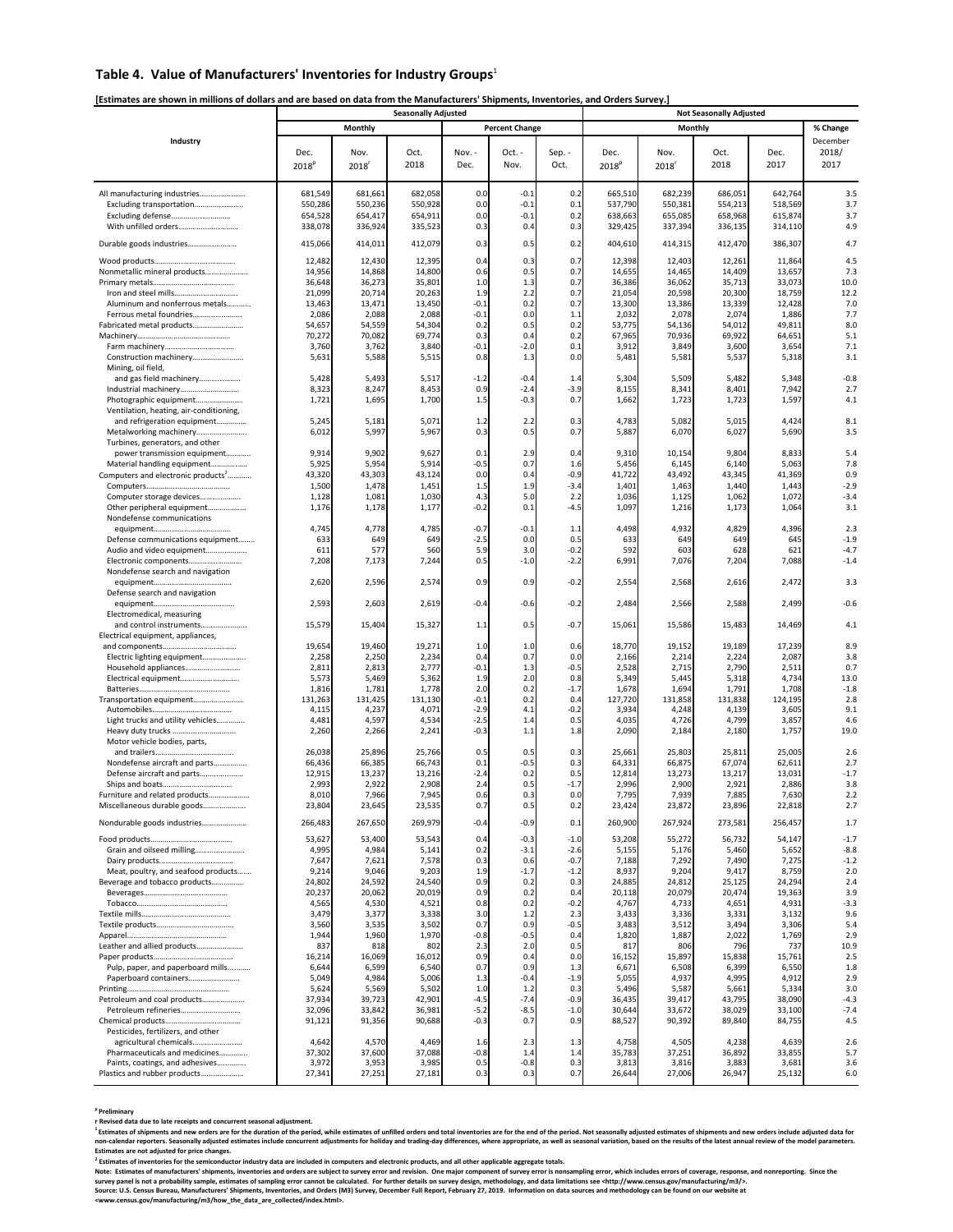### **Table 5. Value of Manufacturers' Shipments, New Orders, Unfilled Orders, and Total Inventories for**  $T$ opical Series<sup>1, 2</sup>

|                                                                                                                                           | <b>Seasonally Adjusted</b>                                |                                                           |                                                           |                                             |                                        |                                              | <b>Not Seasonally Adjusted</b>                            |                                                           |                                                           |                                                           |                                            |                                            |                                           |  |
|-------------------------------------------------------------------------------------------------------------------------------------------|-----------------------------------------------------------|-----------------------------------------------------------|-----------------------------------------------------------|---------------------------------------------|----------------------------------------|----------------------------------------------|-----------------------------------------------------------|-----------------------------------------------------------|-----------------------------------------------------------|-----------------------------------------------------------|--------------------------------------------|--------------------------------------------|-------------------------------------------|--|
|                                                                                                                                           |                                                           | Monthly                                                   |                                                           |                                             | <b>Percent Change</b>                  |                                              |                                                           | Monthly                                                   |                                                           |                                                           |                                            | Year to date                               |                                           |  |
| Industry                                                                                                                                  | Dec.<br>2018 <sup>p</sup>                                 | Nov.<br>2018                                              | Oct.<br>2018                                              | Nov.<br>Dec.                                | Oct. -<br>Nov.                         | Sep.<br>Oct.                                 | Dec.<br>2018 <sup>p</sup>                                 | Nov.<br>$2018$ <sup>r</sup>                               | Oct.<br>2018                                              | Dec.<br>2017                                              | 2018 <sup>p</sup>                          | 2017                                       | % Change <sup>6</sup><br>2018/<br>2017    |  |
| <b>SHIPMENTS</b>                                                                                                                          |                                                           |                                                           |                                                           |                                             |                                        |                                              |                                                           |                                                           |                                                           |                                                           |                                            |                                            |                                           |  |
| All manufacturing industries                                                                                                              | 504,894                                                   | 505,772                                                   | 508,280                                                   | $-0.2$                                      | $-0.5$                                 | $-0.1$                                       | 490,211                                                   | 495,901                                                   | 527,031                                                   | 470,212                                                   | 5,999,705                                  | 5,604,916                                  | 7.0                                       |  |
| Construction materials and supplies<br>Computers and related products<br>Motor vehicle and parts                                          | 51,944<br>25,491<br>1,758<br>62,088                       | 51,531<br>25,286<br>1,863<br>60,872                       | 51,650<br>25,197<br>1,919<br>60,732                       | 0.8<br>0.8<br>$-5.6$<br>2.0                 | $-0.2$<br>0.4<br>$-2.9$<br>0.2         | 0.2<br>1.4<br>1.4<br>0.3                     | 45,037<br>29,333<br>2,337<br>54,977                       | 48,893<br>24,874<br>1,742<br>60,402                       | 55,402<br>24,704<br>1,792<br>66,261                       | 43,813<br>26,420<br>2,171<br>49,224                       | 615,062<br>294,213<br>21,929<br>706,910    | 581,813<br>269,572<br>23,384<br>651,914    | 5.7<br>9.1<br>$-6.2$<br>8.4               |  |
| Nondefense capital goods <sup>3</sup><br>Excluding aircraft<br>Defense capital goods <sup>4</sup>                                         | 92,120<br>79,646<br>68,895<br>12,474                      | 91,546<br>79,557<br>68,865<br>11,989                      | 89,776<br>77,696<br>69,030<br>12,080                      | 0.6<br>0.1<br>0.0<br>4.0                    | 2.0<br>2.4<br>$-0.2$<br>$-0.8$         | $-1.3$<br>$-1.9$<br>0.8<br>2.5               | 101,448<br>87,539<br>73,049<br>13,909                     | 89,642<br>76,718<br>66,215<br>12,924                      | 89,258<br>77,377<br>69,538<br>11,881                      | 93,995<br>81,712<br>70,602<br>12,283                      | 1,068,237<br>928,540<br>816,017<br>139,697 | 994,587<br>870,046<br>766,771<br>124,541   | 7.4<br>6.7<br>6.4<br>12.2                 |  |
| Consumer durable goods<br>Consumer nondurable goods                                                                                       | 209,021<br>44,964<br>164,057                              | 211,062<br>44,109<br>166,953                              | 216,246<br>44,094<br>172,152                              | $-1.0$<br>1.9<br>$-1.7$                     | $-2.4$<br>0.0<br>$-3.0$                | 0.2<br>0.5<br>0.1                            | 204,030<br>42,216<br>161,814                              | 210,872<br>44,166<br>166,706                              | 225,540<br>47,598<br>177,942                              | 199,055<br>38,368<br>160,687                              | 2,528,223<br>513,225<br>2,014,998          | 2,331,113<br>475,759<br>1,855,354          | 8.5<br>7.9<br>8.6                         |  |
| <b>NEW ORDERS</b>                                                                                                                         |                                                           |                                                           |                                                           |                                             |                                        |                                              |                                                           |                                                           |                                                           |                                                           |                                            |                                            |                                           |  |
| All manufacturing industries <sup>5</sup>                                                                                                 | 499,876                                                   | 499,551                                                   | 502,261                                                   | 0.1                                         | $-0.5$                                 | $-2.1$                                       | 494,126                                                   | 489,476                                                   | 517,515                                                   | 481,888                                                   | 5,994,441                                  | 5,579,437                                  | 7.4                                       |  |
| Construction materials and supplies<br>Information technology<br>Computers and related products<br>Motor vehicle and parts                | 52,271<br>25,608<br>1,762<br>62,377                       | 52,001<br>25,620<br>1,922<br>60,903                       | 52,104<br>25,927<br>1,948<br>60,842                       | 0.5<br>0.0<br>$-8.3$<br>2.4                 | $-0.2$<br>$-1.2$<br>$-1.3$<br>0.1      | 1.2<br>3.5<br>0.4<br>0.4                     | 44,658<br>30,038<br>2,341<br>56,314                       | 48,886<br>24,723<br>1,801<br>60,785                       | 55,213<br>25,017<br>1,821<br>65,327                       | 43,555<br>27.048<br>2,207<br>50,312                       | 620,161<br>297,631<br>22,246<br>708,009    | 586,258<br>272,141<br>23,683<br>653,939    | 5.8<br>9.4<br>$-6.1$<br>8.3               |  |
| Nondefense capital goods <sup>3</sup><br>Excluding aircraft<br>Defense capital goods <sup>4</sup>                                         | 90,664<br>77,538<br>68,215<br>13,126                      | 89,263<br>75,002<br>68,895<br>14,261                      | 86,865<br>74,850<br>69,687<br>12,015                      | 1.6<br>3.4<br>$-1.0$<br>$-8.0$              | 2.8<br>0.2<br>$-1.1$<br>18.7           | $-5.9$<br>$-4.7$<br>0.5<br>$-13.1$           | 107,337<br>90,402<br>70,776<br>16,935                     | 87,418<br>72,659<br>65,658<br>14,759                      | 85,308<br>75,150<br>70,215<br>10,158                      | 103,092<br>88,954<br>69,308<br>14,138                     | 1,086,082<br>934,919<br>820,643<br>151,163 | 1,004,966<br>882,586<br>773,677<br>122,380 | 8.1<br>5.9<br>6.1<br>23.5                 |  |
| Consumer durable goods<br>Consumer nondurable goods                                                                                       | 208,909<br>44,852<br>164,057                              | 210,937<br>43,984<br>166,953                              | 216,185<br>44,033<br>172,152                              | $-1.0$<br>2.0<br>$-1.7$                     | $-2.4$<br>$-0.1$<br>$-3.0$             | 0.2<br>0.4<br>0.1                            | 203,668<br>41,854<br>161,814                              | 210,815<br>44,109<br>166,706                              | 225,536<br>47,594<br>177,942                              | 198,713<br>38,026<br>160,687                              | 2,527,927<br>512,929<br>2,014,998          | 2,331,358<br>476,004<br>1,855,354          | 8.4<br>7.8<br>8.6                         |  |
| <b>UNFILLED ORDERS</b>                                                                                                                    |                                                           |                                                           |                                                           |                                             |                                        |                                              |                                                           |                                                           |                                                           |                                                           |                                            |                                            |                                           |  |
| All manufacturing industries <sup>5</sup>                                                                                                 | 1,180,263                                                 | 1,181,196                                                 | 1,183,284                                                 | $-0.1$                                      | $-0.2$                                 | $-0.2$                                       | 1,179,484                                                 | 1,171,857                                                 | 1,173,580                                                 | 1,136,412                                                 | (X)                                        | (X)                                        | 3.8                                       |  |
| Construction materials and supplies<br>Information technology<br>Computers and related products<br>Motor vehicle and parts                | 59,607<br>115,227<br>2,195<br>27,330                      | 59,280<br>115,110<br>2,191<br>27,041                      | 58,810<br>114,776<br>2,132<br>27,010                      | 0.6<br>0.1<br>0.2<br>1.1                    | 0.8<br>0.3<br>2.8<br>0.1               | 0.8<br>0.6<br>1.4<br>0.4                     | 57,670<br>114,564<br>2,195<br>27,606                      | 58,049<br>113,859<br>2,191<br>26,269                      | 58,056<br>114,010<br>2,132<br>25,886                      | 52,571<br>111,146<br>1,878<br>26,507                      | (X)<br>(X)<br>(X)<br>(X)                   | (X)<br>(X)<br>(X)<br>(X)                   | 9.7<br>3.1<br>16.9<br>4.1                 |  |
| Nondefense capital goods <sup>3</sup><br>Excluding aircraft<br>Defense capital goods <sup>4</sup>                                         | 865,110<br>708,193<br>222,616<br>156,917                  | 866,566<br>710,301<br>223,296<br>156,265                  | 868,849<br>714,856<br>223,266<br>153,993                  | $-0.2$<br>$-0.3$<br>$-0.3$<br>0.4           | $-0.3$<br>$-0.6$<br>0.0<br>1.5         | $-0.3$<br>$-0.4$<br>0.3<br>0.0               | 866,938<br>709,191<br>219,116<br>157,747                  | 861,049<br>706,328<br>221,389<br>154,721                  | 863,273<br>710,387<br>221,946<br>152,886                  | 849,093<br>702,812<br>214,490<br>146,281                  | (X)<br>(X)<br>(X)<br>(X)                   | (X)<br>(X)<br>(X)<br>(X)                   | 2.1<br>0.9<br>2.2<br>7.8                  |  |
| Consumer durable goods<br><b>TOTAL INVENTORIES</b>                                                                                        | 4,740<br>4,740                                            | 4,852<br>4,852                                            | 4,977<br>4,977                                            | $-2.3$<br>$-2.3$                            | $-2.5$<br>$-2.5$                       | $-1.2$<br>$-1.2$                             | 4,515<br>4,515                                            | 4,877<br>4,877                                            | 4,934<br>4,934                                            | 4,811<br>4,811                                            | (X)<br>(X)                                 | (X)<br>(X)                                 | $-6.2$<br>$-6.2$                          |  |
| All manufacturing industries                                                                                                              | 681,549                                                   | 681,661                                                   | 682,058                                                   | 0.0                                         | $-0.1$                                 | 0.2                                          | 665,510                                                   | 682,239                                                   | 686,051                                                   | 642,764                                                   | (X)                                        | (X)                                        | 3.5                                       |  |
| Construction materials and supplies<br>Computers and related products<br>Motor vehicle and parts<br>Nondefense capital goods <sup>3</sup> | 74,184<br>39,743<br>3,804<br>36,894<br>204,374<br>181,696 | 73,891<br>39,426<br>3,737<br>36,996<br>203,906<br>181,009 | 73,580<br>39,235<br>3,658<br>36,612<br>203,464<br>180,648 | 0.4<br>0.8<br>1.8<br>$-0.3$<br>0.2<br>0.4   | 0.4<br>0.5<br>2.2<br>1.0<br>0.2<br>0.2 | 0.3<br>$-0.1$<br>$-2.2$<br>0.4<br>0.3<br>0.3 | 72,550<br>38,313<br>3,534<br>35,720<br>198,069<br>175,464 | 72,780<br>39,772<br>3,804<br>36,961<br>205,496<br>182,725 | 72,626<br>39,504<br>3,675<br>36,929<br>204,092<br>181,341 | 67,244<br>36,737<br>3,579<br>34,224<br>190,108<br>167,598 | (X)<br>(X)<br>(X)<br>(X)<br>(X)<br>(X)     | (X)<br>(X)<br>(X)<br>(X)<br>(X)<br>(X)     | 7.9<br>4.3<br>$-1.3$<br>4.4<br>4.2<br>4.7 |  |
| Excluding aircraft<br>Defense capital goods <sup>4</sup><br>Consumer durable goods<br>Consumer nondurable goods                           | 127,192<br>22,678<br>198,894<br>30,453<br>168,441         | 126,560<br>22,897<br>200,607<br>30,617<br>169,990         | 125,947<br>22,816<br>202,864<br>30,249<br>172,615         | 0.5<br>$-1.0$<br>$-0.9$<br>$-0.5$<br>$-0.9$ | 0.5<br>0.4<br>$-1.1$<br>1.2<br>$-1.5$  | 0.2<br>0.4<br>$-0.1$<br>0.2<br>$-0.1$        | 123,056<br>22,605<br>194,183<br>29,265<br>164,918         | 127,846<br>22,771<br>202,194<br>30,810<br>171,384         | 126,509<br>22,751<br>207,946<br>30,777<br>177,169         | 117,152<br>22,510<br>193,144<br>28,295<br>164,849         | (X)<br>(X)<br>(X)<br>(X)<br>(X)            | (X)<br>(X)<br>(X)<br>(x)<br>(X)            | 5.0<br>0.4<br>0.5<br>3.4<br>0.0           |  |

[Estimates are shown in millions of dollars and are based on data from the Manufacturers' Shipments, Inventories, and Orders Survey.]

**X Not Applicable**

**<sup>p</sup> Preliminary**

**r Revised data due to late receipts and concurrent seasonal adjustment.** 

<sup>1</sup> Estimates of shipments and new orders are for the duration of the period, while estimates of unfilled orders and total inventories are for the end of the period. Not seasonally adjusted estimates of shipments and new o **are not adjusted for price changes.** 

**2 Topical series are regroupings of the separate industry categories.** 

<sup>3</sup> Nondefense capital goods industries include: small arms and ordnance; farm machinery and equipment; construction machinery; mining, oil, and gas field machinery; industrial machinery; vending, laundry, and other machin metalworking machinery; turbines and generators; other power transmission equipment; pumps and compressors; material handling equipment; all other machinery; electronic computers; computer storage devices; other computer p communications equipment; search and navigation equipment; electromedical, measuring, and control instruments; electrical equipment; other electrical equipment, appliances, and components; heavy duty trucks; aircraft; rail

.<br>Defense capital goods industries include: small arms and ordnance; communications equipment; aircraft; missiles, space vehicles, and parts; ships and boats; and search and navigation equipment.

**5 Estimates and percent changes exclude semiconductor industry data.** 

 $^{\rm 6}$  Based on year-to-date for shipments and new orders, but on same month prior year for unfilled orders and inventories.

Note: Estimates of manufacturers' shipments, inventories and orders are subject to survey error and revision. One major component of survey error is nonsampling error, which includes errors of coverage, response, and nonre

Source: U.S. Census Bureau, Manufacturers' Shipments, Inventories, and Orders (M3) Survey, December Full Report, February 27, 2019. Information on data sources and methodology can be found on our website at<br><www.census.gov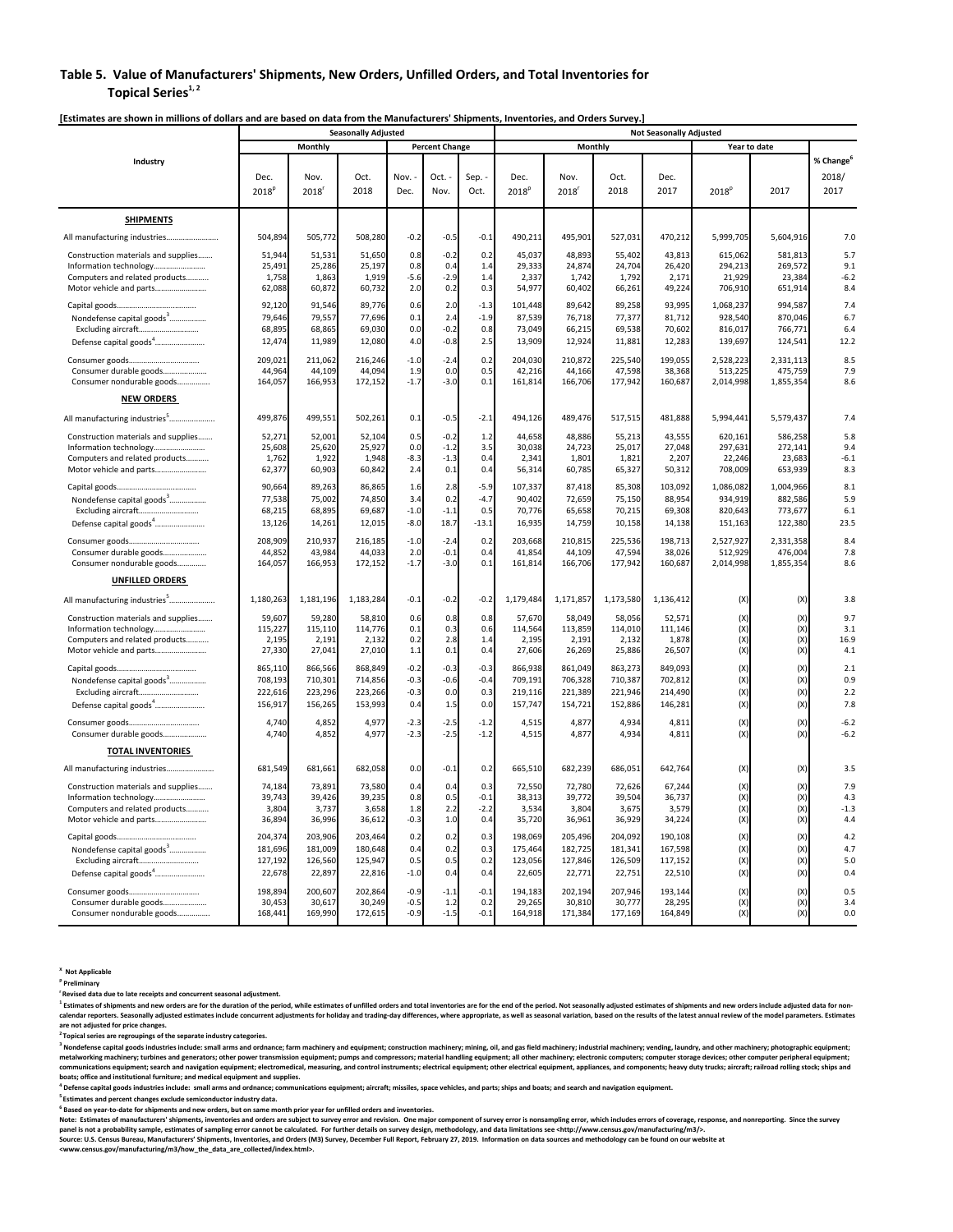### **Table 6. Value of Manufacturers' Inventories, by Stage of Fabrication, by Industry Group1**

### [Estimates are shown in millions of dollars and are based on data from the Manufacturers' Shipments, Inventories, and Orders Survey.]

|                                                     |                   |                  | <b>Seasonally Adjusted</b> |                |                       | <b>Not Seasonally Adjusted</b> |                   |                  |                  |                  |               |  |
|-----------------------------------------------------|-------------------|------------------|----------------------------|----------------|-----------------------|--------------------------------|-------------------|------------------|------------------|------------------|---------------|--|
|                                                     |                   | Monthly          |                            |                | <b>Percent Change</b> |                                |                   |                  | Monthly          |                  | % Change      |  |
| Industry                                            |                   |                  |                            |                |                       |                                |                   |                  |                  |                  | December      |  |
|                                                     | Dec.              | Nov.             | Oct.<br>2018               | Nov. -<br>Dec. | Oct. -<br>Nov.        | Sep. -<br>Oct.                 | Dec.              | Nov.             | Oct.<br>2018     | Dec.<br>2017     | 2018/<br>2017 |  |
|                                                     | 2018 <sup>p</sup> | 2018             |                            |                |                       |                                | 2018 <sup>p</sup> | 2018             |                  |                  |               |  |
|                                                     |                   |                  |                            |                |                       |                                |                   |                  |                  |                  |               |  |
| <b>MATERIALS AND SUPPLIES</b>                       |                   |                  |                            |                |                       |                                |                   |                  |                  |                  |               |  |
| All manufacturing industries                        | 237,242           | 237,342          | 236,964                    | 0.0            | 0.2                   | 0.4                            | 234,793           | 237,052          | 238,254          | 221,418          | 6.0           |  |
| Durable goods industries                            | 145,575           | 145,226          | 144,166                    | 0.2            | 0.7                   | 0.6                            | 144,088           | 145,182          | 144,646          | 132,231          | 9.0           |  |
|                                                     | 5,223             | 5,204            | 5,160                      | 0.4            | 0.9                   | 1.1                            | 5,346             | 5,301            | 5,221            | 5,085            | 5.1           |  |
| Nonmetallic mineral products                        | 6,019<br>13,176   | 5,979<br>13,099  | 5,949<br>12,945            | 0.7<br>0.6     | 0.5<br>1.2            | 0.1<br>0.1                     | 5,970<br>13,345   | 5,928<br>13,243  | 5,908<br>13,171  | 5,518<br>12,297  | 8.2<br>8.5    |  |
| Fabricated metal products                           | 20,852            | 20,793           | 20,699                     | 0.3            | 0.5                   | 0.1                            | 20,792            | 20,655           | 20,674           | 18,632           | 11.6          |  |
|                                                     | 28,677            | 28,481           | 28,305                     | 0.7            | 0.6                   | 1.2                            | 28,008            | 28,603           | 28,536           | 24,921           | 12.4          |  |
| Computers and electronic products                   | 19,041            | 19,177           | 19,030                     | $-0.7$         | 0.8                   | 0.4                            | 18,624            | 19,157           | 19,142           | 17,233           | 8.1           |  |
| Electrical equipment, appliances,<br>and components | 8,357             | 8,295            | 8,274                      | 0.7            | 0.3                   | 1.2                            | 8,171             | 8,178            | 8,269            | 7,214            | 13.3          |  |
| Transportation equipment                            | 32,321            | 32,319           | 31,996                     | 0.0            | 1.0                   | 0.9                            | 32,042            | 32,250           | 31,921           | 29,866           | 7.3           |  |
| Furniture and related products                      | 3,925             | 3,919            | 3,924                      | 0.2            | $-0.1$                | 0.9                            | 3,890             | 3,892            | 3,896            | 3,774            | 3.1           |  |
| Miscellaneous products                              | 7,984             | 7,960            | 7,884                      | 0.3            | 1.0                   | $-0.3$                         | 7,900             | 7,975            | 7,908            | 7,691            | 2.7           |  |
| Nondurable goods industries                         | 91,667            | 92,116           | 92,798                     | $-0.5$         | $-0.7$                | 0.1                            | 90,705            | 91,870           | 93,608           | 89,187           | 1.7           |  |
|                                                     | 17,517            | 17,478           | 17,603                     | 0.2            | $-0.7$                | $-1.9$                         | 17,691            | 17,992           | 18,448           | 18,360           | $-3.6$        |  |
| Beverage and tobacco products                       | 5,983<br>1,208    | 5,984<br>1,187   | 5,971<br>1,166             | 0.0<br>1.8     | 0.2<br>1.8            | 0.4<br>1.8                     | 6,095<br>1,200    | 6,131<br>1,171   | 6,053<br>1,153   | 5,985<br>1,068   | 1.8<br>12.4   |  |
|                                                     | 1,332             | 1,326            | 1,312                      | 0.5            | 1.1                   | $-0.2$                         | 1,326             | 1,318            | 1,301            | 1,292            | 2.6           |  |
|                                                     | 515               | 517              | 509                        | $-0.4$         | 1.6                   | $-0.2$                         | 501               | 504              | 516              | 471              | 6.4           |  |
| Leather and allied products                         | 282<br>8,205      | 279<br>8,082     | 272<br>8,129               | 1.1<br>1.5     | 2.6<br>$-0.6$         | 0.4<br>$-0.9$                  | 283<br>8,207      | 274<br>8,031     | 273<br>8,085     | 237<br>7,943     | 19.4<br>3.3   |  |
|                                                     | 2,910             | 2,888            | 2,868                      | 0.8            | 0.7                   | 0.7                            | 2,858             | 2,900            | 2,903            | 2,719            | 5.1           |  |
| Petroleum and coal products                         | 11,113            | 11,614           | 12,341                     | $-4.3$         | $-5.9$                | 1.2                            | 10,497            | 11,333           | 12,646           | 10,809           | $-2.9$        |  |
|                                                     | 31,133            | 31,230           | 31,095                     | $-0.3$         | 0.4                   | 0.7                            | 30,771            | 30,758           | 30,776           | 29,734           | 3.5           |  |
| Plastics and rubber products                        | 11,469            | 11,531           | 11,532                     | $-0.5$         | 0.0                   | 0.9                            | 11,276            | 11,458           | 11,454           | 10,569           | 6.7           |  |
| <b>WORK IN PROCESS</b>                              |                   |                  |                            |                |                       |                                |                   |                  |                  |                  |               |  |
| All manufacturing industries                        | 207,530           | 207,416          | 208,197                    | 0.1            | $-0.4$                | $-0.5$                         | 201,595           | 208,164          | 210,097          | 196,896          | 2.4           |  |
| Durable goods industries                            | 152,110           | 152,042          | 152,041                    | 0.0            | 0.0                   | $-0.1$                         | 147,087           | 152,363          | 152,231          | 144,041          | 2.1           |  |
|                                                     | 2,237             | 2,261            | 2,282                      | $-1.1$         | $-0.9$                | 0.4                            | 2,178             | 2,22             | 2,249            | 2,067            | 5.4           |  |
| Nonmetallic mineral products                        | 1,588             | 1,595            | 1,584                      | $-0.4$         | 0.7                   | 2.5                            | 1,517             | 1,518            | 1,509            | 1,507            | 0.7           |  |
| Fabricated metal products                           | 10,867<br>14,019  | 10,788<br>13,875 | 10,689<br>13,880           | 0.7<br>1.0     | 0.9<br>0.0            | 1.1<br>$-0.4$                  | 10,420<br>13,705  | 10,696<br>13,915 | 10,659<br>13,922 | 9,404<br>12,978  | 10.8<br>5.6   |  |
|                                                     | 18,305            | 18,205           | 18,328                     | 0.5            | $-0.7$                | $-2.0$                         | 17,306            | 18,751           | 18,568           | 17,570           | $-1.5$        |  |
| Computers and electronic products                   | 12,375            | 12,524           | 12,552                     | $-1.2$         | $-0.2$                | $-1.9$                         | 11,727            | 12,399           | 12,450           | 12,602           | $-6.9$        |  |
| Electrical equipment, appliances,                   |                   |                  |                            |                |                       |                                |                   |                  |                  |                  |               |  |
| and components<br>Transportation equipment          | 4,229<br>83,311   | 4,164<br>83,450  | 4,086<br>83,492            | 1.6<br>$-0.2$  | 1.9<br>$-0.1$         | 0.7<br>0.4                     | 3,997<br>81,187   | 4,078<br>83,581  | 4,033<br>83,650  | 3,505<br>79,592  | 14.0<br>2.0   |  |
| Furniture and related products                      | 1,359             | 1,364            | 1,347                      | $-0.4$         | 1.3                   | $-3.1$                         | 1,347             | 1,35!            | 1,338            | 1,319            | 2.1           |  |
| Miscellaneous products                              | 3,820             | 3,816            | 3,801                      | 0.1            | 0.4                   | 1.1                            | 3,703             | 3,843            | 3,853            | 3,497            | 5.9           |  |
| Nondurable goods industries                         | 55,420            | 55,374           | 56,156                     | 0.1            | $-1.4$                | $-1.4$                         | 54,508            | 55,801           | 57,866           | 52,855           | 3.1           |  |
|                                                     | 5,852             | 5,890            | 5,788                      | $-0.6$         | 1.8                   | $-6.6$                         | 6,415             | 6,807            | 6,767            | 7,325            | $-12.4$       |  |
| Beverage and tobacco products                       | 9,531             | 9,436            | 9,357                      | 1.0            | 0.8                   | 0.0                            | 9,889             | 9,65             | 9,831            | 9,414            | 5.0           |  |
|                                                     | 729<br>436        | 724<br>424       | 728<br>426                 | 0.7<br>2.8     | $-0.5$<br>$-0.5$      | 1.8<br>$-2.3$                  | 709<br>415        | 723<br>425       | 733<br>432       | 684<br>398       | 3.7<br>4.3    |  |
|                                                     | 341               | 338              | 341                        | 0.9            | $-0.9$                | $-0.3$                         | 309               | 324              | 344              | 281              | 10.0          |  |
| Leather and allied products                         | 80                | <b>79</b>        | 80                         | 1.3            | $-1.3$                | $-2.4$                         | 78                | 79               | 77               | 74               | 5.4           |  |
|                                                     | 1,339<br>1,186    | 1,305<br>1,172   | 1,304<br>1,152             | 2.6<br>1.2     | 0.1<br>1.7            | 0.8<br>0.4                     | 1,319<br>1,139    | 1,293<br>1,179   | 1,297<br>1,244   | 1,242<br>1,061   | 6.2<br>7.4    |  |
| Petroleum and coal products                         | 11,701            | 12,088           | 13,458                     | $-3.2$         | $-10.2$               | $-5.1$                         | 10,797            | 11,771           | 13,894           | 11,443           | $-5.6$        |  |
|                                                     | 20,991            | 20,688           | 20,282                     | 1.5            | 2.0                   | 1.3                            | 20,312            | 20,306           | 20,016           | 17,977           | 13.0          |  |
| Plastics and rubber products                        | 3,234             | 3,230            | 3,240                      | 0.1            | $-0.3$                | 1.3                            | 3,126             | 3,237            | 3,231            | 2,956            | 5.8           |  |
| <b>FINISHED GOODS</b>                               |                   |                  |                            |                |                       |                                |                   |                  |                  |                  |               |  |
| All manufacturing industries                        | 236,777           | 236,903          | 236,897                    | $-0.1$         | 0.0                   | 0.5                            | 229,122           | 237,023          | 237,700          | 224,450          | 2.1           |  |
| Durable goods industries                            | 117,381           | 116,743          | 115,872                    | 0.5            | 0.8                   | 0.2                            | 113,435           | 116,770          | 115,593          | 110.035          | 3.1           |  |
|                                                     | 5,02              | 4,96.            | 4,95                       | 1.1            | 0.                    | ٥.                             | 4,874             | 4,87             | 4,791            | 4,712            | 3.4           |  |
| Nonmetallic mineral products                        | 7,349             | 7,294            | 7,267                      | 0.8            | 0.4                   | 0.8                            | 7,168             | 7,019            | 6,992            | 6,632            | 8.1           |  |
| Fabricated metal products                           | 12,605<br>19,786  | 12,386<br>19,891 | 12,167<br>19,725           | 1.8<br>$-0.5$  | 1.8<br>0.8            | 1.1<br>0.6                     | 12,621<br>19,278  | 12,123<br>19,566 | 11,883<br>19,416 | 11,372<br>18,201 | 11.0<br>5.9   |  |
|                                                     | 23,290            | 23,396           | 23,141                     | $-0.5$         | 1.1                   | 0.7                            | 22,651            | 23,582           | 22,818           | 22,160           | 2.2           |  |
| Computers and electronic products                   | 11,904            | 11,602           | 11,542                     | 2.6            | 0.5                   | $-1.9$                         | 11,371            | 11,936           | 11,753           | 11,534           | $-1.4$        |  |
| Electrical equipment, appliances,                   |                   |                  |                            |                |                       |                                |                   |                  |                  |                  |               |  |
| and components<br>Transportation equipment          | 7,068<br>15,631   | 7,001<br>15,656  | 6,911<br>15,642            | 1.0<br>$-0.2$  | 1.3<br>0.1            | $-0.2$<br>$-0.4$               | 6,602<br>14,491   | 6,896<br>16,027  | 6,887<br>16,267  | 6,520<br>14,737  | 1.3<br>$-1.7$ |  |
| Furniture and related products                      | 2,726             | 2,683            | 2,674                      | 1.6            | 0.3                   | 0.4                            | 2,558             | 2,692            | 2,651            | 2,537            | 0.8           |  |
| Miscellaneous products                              | 12,000            | 11,869           | 11,850                     | 1.1            | 0.2                   | 0.2                            | 11,821            | 12,054           | 12,135           | 11,630           | 1.6           |  |
| Nondurable goods industries                         | 119,396           | 120,160          | 121,025                    | $-0.6$         | $-0.7$                | 0.8                            | 115,687           | 120,253          | 122,107          | 114,415          | $1.1$         |  |
|                                                     | 30,258            | 30,032           | 30,152                     | 0.8            | $-0.4$                | 0.7                            | 29,102            | 30,473           | 31,517           | 28,462           | 2.2           |  |
| Beverage and tobacco products                       | 9,288<br>1,542    | 9,172<br>1,466   | 9,212<br>1,444             | 1.3<br>5.2     | $-0.4$<br>1.5         | 0.5<br>2.8                     | 8,901<br>1,524    | 9,024<br>1,442   | 9,241<br>1,445   | 8,895<br>1,380   | 0.1<br>10.4   |  |
|                                                     | 1,792             | 1,785            | 1,764                      | 0.4            | 1.2                   | $-0.3$                         | 1,742             | 1,769            | 1,761            | 1,616            | 7.8           |  |
|                                                     | 1,088             | 1,105            | 1,120                      | $-1.5$         | $-1.3$                | 0.9                            | 1,010             | 1,059            | 1,162            | 1,017            | $-0.7$        |  |
| Leather and allied products                         | 475               | 460              | 450                        | 3.3            | 2.2                   | 1.1                            | 456               | 453              | 446              | 426              | 7.0           |  |
|                                                     | 6,670<br>1,528    | 6,682<br>1,509   | 6,579<br>1,482             | $-0.2$<br>1.3  | 1.6<br>1.8            | 0.8<br>$-0.5$                  | 6,626<br>1,499    | 6,573<br>1,508   | 6,456<br>1,514   | 6,576<br>1,554   | 0.8<br>$-3.5$ |  |
| Petroleum and coal products                         | 15,120            | 16,021           | 17,102                     | $-5.6$         | $-6.3$                | 1.2                            | 15,141            | 16,313           | 17,255           | 15,838           | $-4.4$        |  |
|                                                     | 38,997            | 39,438           | 39,311                     | $-1.1$         | 0.3                   | 0.8                            | 37,444            | 39,328           | 39,048           | 37,044           | 1.1           |  |
| Plastics and rubber products                        | 12,638            | 12,490           | 12,409                     | 1.2            | 0.7                   | 0.5                            | 12,242            | 12,311           | 12,262           | 11,607           | 5.5           |  |

**<sup>p</sup> Preliminary** 

**r Revised data due to late receipts and concurrent seasonal adjustment.** 

<sup>1</sup> stimates of shipments and new orders are for the duration of the period, while estimates of unfilled orders and total inventories are for the end of the period. Not seasonally adjusted estimates of shipments and new or